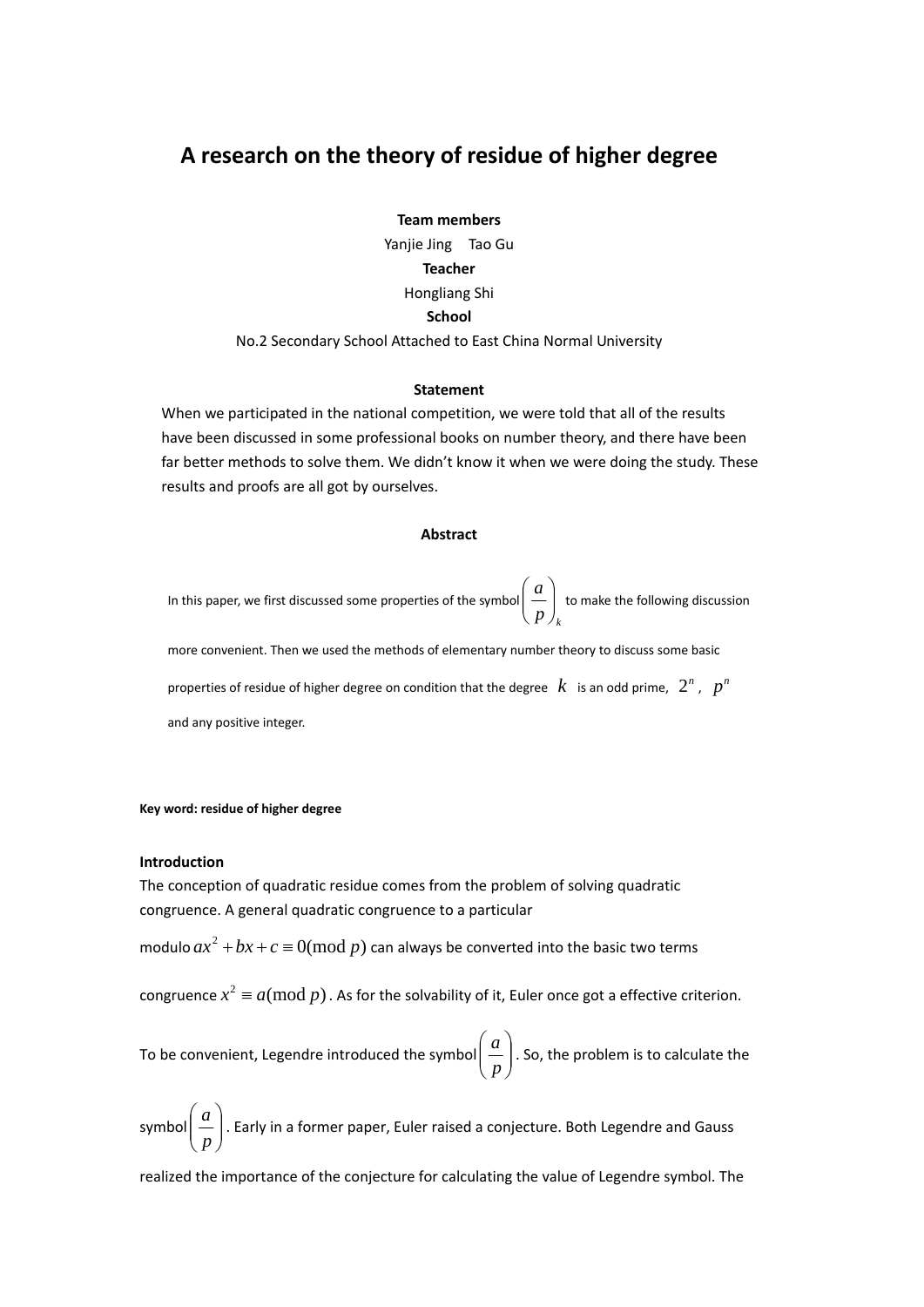conjecture was finally completely proved by Gauss. That is the famous law of quadratic reciprocity. Thus, the problem of calculating Legendre symbol has been completely solved. But solving congruence equation of higher degree, even the most basic two terms congruence, is a really difficulty in elementary number theory. In this paper, we discussed some basic properties of two terms congruence equation  $x^k \equiv a \pmod{p}$  and some related problems with theories of congruence. Although most of these conclusions can be easily got with algebraic number theory, we mainly used elementary methods.

**Definition** First we suppose that  $(a, p) = 1$ . If  $x^k \equiv a \pmod{p}$  has solutions, we call  $\alpha$  is

the residue of  $\overline{k}$  degree modulo  $\overline{p}$ , otherwise we call  $\overline{a}$  the non-residue of  $\overline{k}$  degree

modulo  $\left\vert P\right\rangle$  . For convenience, we introduced the symbol  $\left\langle \left\vert P\right. \right\rangle _{k}$ *a*  $\frac{1}{2}$ ⎠ ⎞  $\parallel$ ⎝  $\big($ . We denote  $\vert = 1$ ⎠ ⎞  $\overline{\phantom{a}}$ ⎝  $\sqrt{2}$ *<sup>k</sup> p a* , it

represents that  $a$  is the residue modulo  $p$  of degree  $k$ ; If  $\vert$  = -1 ⎠ ⎞  $\parallel$ ⎝  $\big($ *<sup>k</sup> p a* , it represents that *a* is the non-residue modulo *P* of degree *k* . If  $k = 2$ , then it is quadratic residue,

which we are familiar with. And at this time we can omit *k* , and briefly symbol it as ⎟ ⎟ ⎠ ⎞  $\overline{\phantom{a}}$  $\overline{a}$ ⎝  $\big($ *p a* . If  $(a, p) > 1$ , we denote  $\left| \frac{a}{n} \right| = 0$ ⎠ ⎞  $\overline{\phantom{a}}$ ⎝  $\big($ *<sup>k</sup> p*  $\left\{ \frac{a}{a}\right\} \ =0$  . This condition is special, we didn't discuss it in this paper.

### **Main results**

In this paper, we always postulate  $p$  as a prime. The conclusion when  $p = 2$  is commonly

known, (we always have  $\left|\frac{a}{2}\right| = 1$  $\left(\frac{a}{2}\right)_k =$ ⎝  $\sqrt{}$ *k*  $\left(\frac{a}{2}\right)^n = 1$  ) .Thus, we always postulate *p* as an odd prime.

1. Properties of the symbol 
$$
\left(\frac{a}{p}\right)_k
$$

First, we will discuss some properties of the symbol  $\left(\frac{w}{p}\right)_k$ *a*  $\overline{\phantom{a}}$ ⎠ ⎞  $\overline{\phantom{a}}$ ⎝  $\big($ to make the following discussion

more convenient.

Obviously, we have 
$$
\left(\frac{1}{p}\right)_k = 1
$$
,  $\left(\frac{a^k}{p}\right)_k = 1$ , and if  $a \equiv b \pmod{p}$ ,  $\left(\frac{a}{p}\right)_k = \left(\frac{b}{p}\right)_k$ .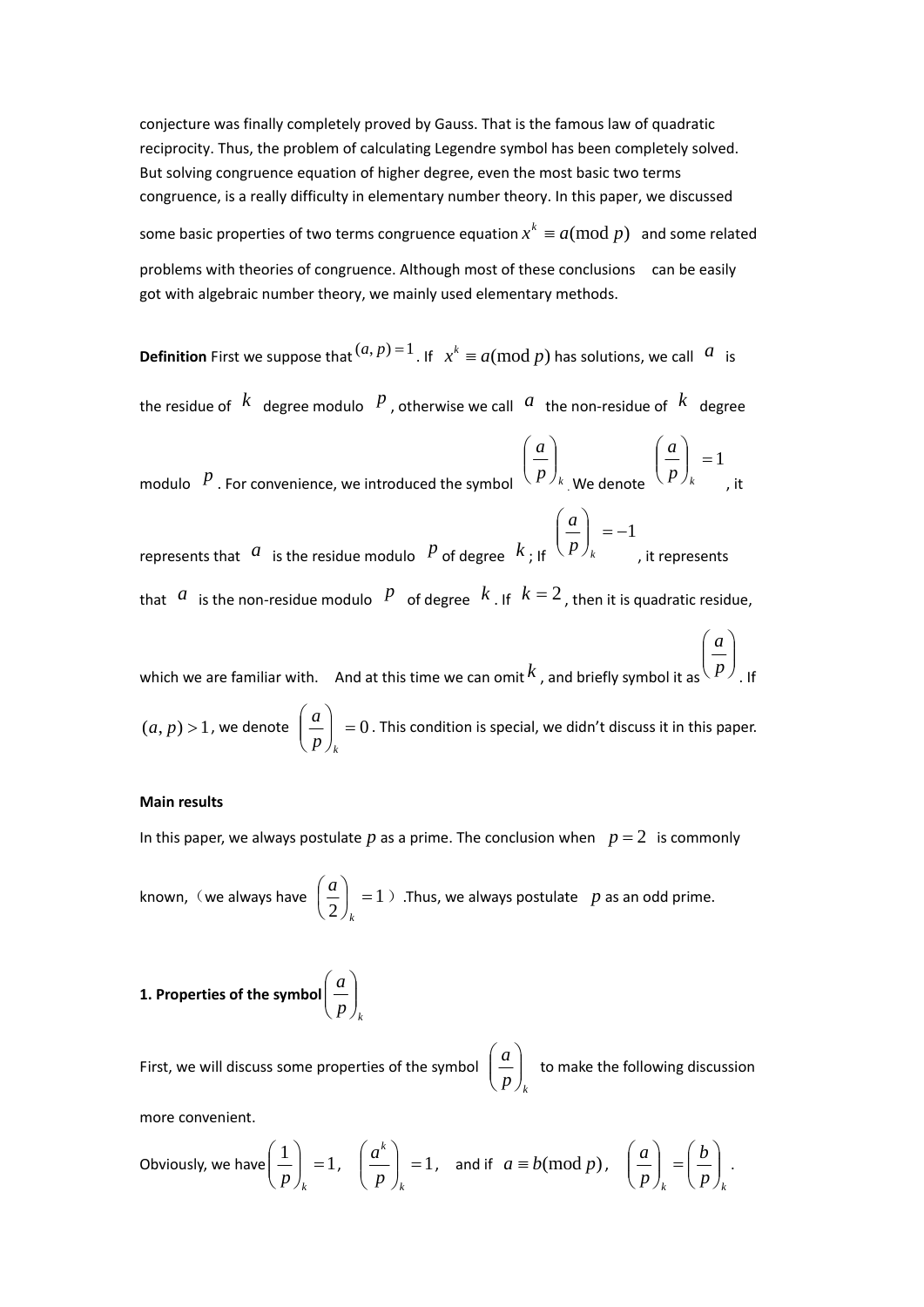It is easy to popularize the following Euler criterion:

**Theorem 1** If  $p \equiv 1 \pmod{k}$ , then we have

$$
(1)\left(\frac{a}{p}\right)_k = 1 \Leftrightarrow a^{\frac{p-1}{k}} \equiv 1 \pmod{p}; \quad (2)\left(\frac{a}{p}\right)_k = -1 \Leftrightarrow \sum_{n=1}^{k-1} a^{\frac{p-1}{k}n} \equiv -1 \pmod{p}.
$$

**Proof** : If  $p \equiv 1 \pmod{k}$ , if  $x^k \equiv a \pmod{p}$  has solution  $x \equiv x_1 \pmod{p}$ ,

then  $(x_1^k)^{-k} \equiv a^{-k} \pmod{p}$  $1$   $p-1$  $(x_1^k)^k \equiv a^{k} \pmod{p}$ *p k p k*  $-1$  p- $\equiv a^{\overline{k}} \pmod{p}$ , that is  $a^{\overline{k}} \equiv x_1^{p-1} \equiv 1 \pmod{p}$ 1  $a^{-k} \equiv x_1^{p-1} \equiv 1 \pmod{p}$ *p*  $\equiv x_1^{p-1}$ − . On the contrary, if  $a^{k} \equiv 1 \pmod{p}$ 1  $a^{k} \equiv 1 \pmod{p}$ *p* ≡ − , we can know

$$
0 \equiv x^{p-1} - 1 = \left(x^k\right)^{\frac{p-1}{k}} - a^{\frac{p-1}{k}} + a^{\frac{p-1}{k}} - 1 \equiv \left(x^k\right)^{\frac{p-1}{k}} - a^{\frac{p-1}{k}} = \left(x^k - a\right) \sum_{i=1}^{\frac{p-1}{k}} \left(x^k\right)^{i-1} a^{\frac{p-1}{k} - (i-1)} \pmod{p}.
$$

Hence there must exist solutions to  $x^k - a \equiv 0 \pmod{p}$  . And we can also know that there are *k* solutions to  $x^k - a \equiv 0 \pmod{p}$ .

If 
$$
p \equiv 1 \pmod{k}
$$
, we have  $a^{p-1} - 1 = (a^{\frac{p-1}{k}} - 1) \sum_{n=0}^{k-1} a^{\frac{p-1}{k}n} \equiv 0 \pmod{p}$ 

$$
\text{If}\left(\frac{a}{p}\right)_k = -1, \quad a^{\frac{p-1}{k}} - 1 \equiv 0 \pmod{p}, \quad \text{so } \sum_{n=1}^{k-1} a^{\frac{p-1}{k}n} \equiv -1 \pmod{p}.
$$

On the contrary, if  $\sum a^{k} = -1 \pmod{p}$ 1 1 1  $a^{k}$  = -1(mod p *k n*  $\sum^{k-1} a^{\frac{p-1}{k}n} \equiv -$ = − , we can know  $|a|^k|-1 \not \equiv 0 (\text{mod } p)$ 1  $a^{k}$   $-1 \not\equiv 0 \pmod{p}$ *p*  $-1\ddagger$ − , thus

$$
\left(\frac{a}{p}\right)_k = -1.
$$

In quadratic residue there is  $\left| \frac{a}{n} \right| \left| \frac{b}{n} \right| = \left| \frac{ab}{n} \right|$ ⎠  $\setminus$  $\vert$  $\begin{pmatrix} 1 \\ -1 \end{pmatrix} = \begin{pmatrix} 1 \\ 0 \end{pmatrix}$ ⎠ ⎞  $\parallel$ ⎝  $\sqrt{}$  $\sqrt{2}$ ⎠  $\setminus$  $\parallel$ ⎝  $\sqrt{}$ *p ab p b p*  $\left(\frac{a}{b}\right)\left(\frac{b}{c}\right)=\left(\frac{ab}{c}\right)$ , this is not surely tenable in residue of higher degree, next we will proof:

**Theorem 2** 
$$
\forall a, b, \text{ if } \left(\frac{a}{p}\right)_k, \left(\frac{b}{p}\right)_k
$$
 don't both equal -1,  $\left(\frac{a}{p}\right)_k \left(\frac{b}{p}\right)_k = \left(\frac{ab}{p}\right)_k$  is always

tenable.

**Proof :** If 
$$
\left(\frac{a}{p}\right)_k = 1
$$
,  $\left(\frac{b}{p}\right)_k = 1$ , assume that solutions of  $x^k \equiv a \pmod{p}$  are   
  $x \equiv x_1 \pmod{p}$ , solutions of  $x^k \equiv b \pmod{p}$  are  $x \equiv x_2 \pmod{p}$ .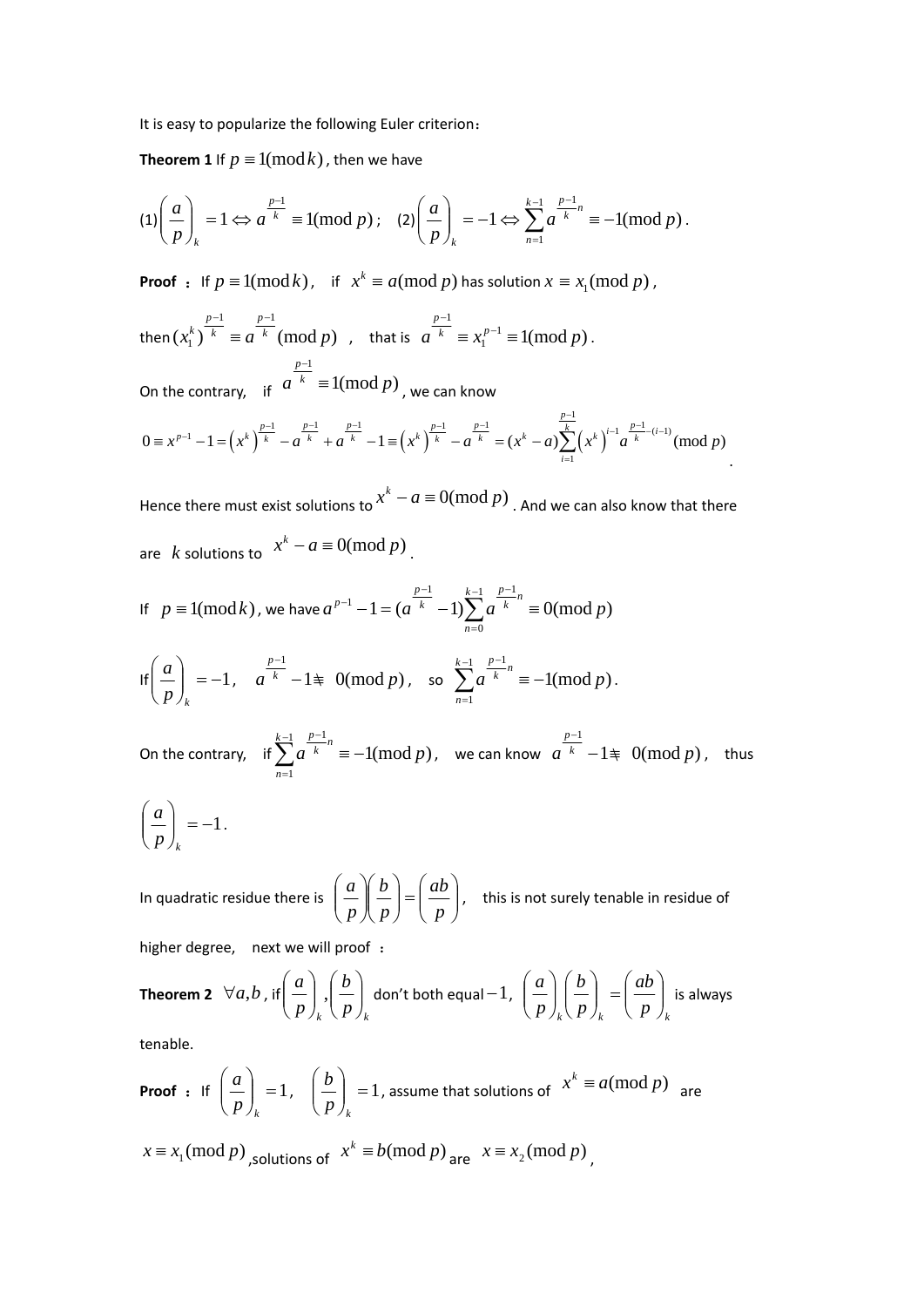then 
$$
(x_1x_2)^k = x_1^k x_2^k = ab \pmod{p}
$$
, that is  $x^k \equiv ab \pmod{p}$  also has solution, that  
\n
$$
\left(\frac{ab}{p}\right)_k = 1
$$
\n
$$
\left(\frac{a}{p}\right)_k = \left(\frac{b}{p}\right)_k = \left(\frac{ab}{p}\right)_k
$$
\n
$$
= \left(\frac{ab}{p}\right)_k = \left(\frac{ab}{p}\right)_k
$$
\n
$$
= \left(\frac{ab}{p}\right)_k = 1
$$
\n
$$
x^k \equiv ab \pmod{p}
$$
\nhas solution, assume the solution to  $x^k \equiv a \pmod{p}$ , that is  
\n $x_2^k \equiv ab \pmod{p}$ . We say  $a^{-1}$  as the solution to  $x \cdot a \equiv 1 \pmod{p}$ .  
\nTherefore  $1 \equiv (x_1^{-1} \cdot x_1)^k = (x_1^{-1})^k \cdot x_1^k \equiv a \cdot (x_1^{-1})^k \pmod{p}$ ,  $(x_1^{-1})^k \equiv a^{-1} \pmod{p}$ . We can know  
\nfrom  $x_2^k \equiv ab \pmod{p}$  that  $a^{-1} \cdot x_2^k \equiv a^{-1}ab \equiv b \pmod{p}$ . Because there is no solution to  
\n $x^k \equiv b \pmod{p}$ , so there is also no solution to  $x^k \equiv a^{-1} \cdot x_2^k \pmod{p}$ . Neither is  
\n $(x_2^{-1} \cdot x)^k \equiv a^{-1} \pmod{p}$  or  $x_2^{-1} \cdot x \equiv x_1^{-1} \pmod{p}$ . But we have it is a contradiction  
\n $x^k \equiv ab \pmod{p}$ , Hence  $\left(\frac{ab}{p}\right)_k = -1$ . Hence  $\left(\frac{a}{p}\right)_k \left(\frac{b}{p}\right)_k = \left(\frac{ab}{p}\right)_k$ .  
\n
$$
\left(\frac{a}{p}\right)_k = -1, \left(\frac{b}{p}\right)_k = -1
$$
, we cannot decide whether  $\left(\frac{ab}{p}\right)_k = 1$  and  
\n
$$
\left(\frac{2 \times 4}{19}\right)_3 = \left(\frac{8}{19}\right)_3 = 1 = \left(\frac{2}{1
$$

 $\frac{1}{3}$  (19)<sub>3</sub> (19)<sub>3</sub> (19)<sub>3</sub> 19  $\frac{1}{3}$  (19) ⎠  $\left(\frac{2}{19}\right)_3 \times$  $\left(\frac{10}{19}\right)_3 = -1 \neq 0$  $\left(\frac{2\times 5}{19}\right)_3 =$  $\left(\frac{2 \times 3}{19}\right)_3 = \left(\frac{10}{19}\right)_3 = -1 \neq \left(\frac{2}{19}\right)_3 \times \left(\frac{4}{19}\right)_3$ , in this condition  $\left(\frac{a}{p}\right)_k \left(\frac{b}{p}\right)_k = \left(\frac{ab}{p}\right)_k$  $\left(\frac{uv}{p}\right)$  $\bigg)_k = \bigg($  $\left(\frac{b}{p}\right)$  $\int_{k}$  $\left(\frac{u}{p}\right)$  $(p)_{k}$   $(p)_{k}$   $(p)_{k}$  is not tenable. Hence,  $\left\langle p \right\rangle_k \left\langle p \right\rangle_k \quad \left\langle p \right\rangle_k$ *ab p b p a*  $\overline{\phantom{a}}$ ⎠ ⎞  $\overline{\phantom{a}}$  $\bigg)_k = \bigg($ ⎠ ⎞  $\parallel$ ⎝  $\big($  $\overline{\phantom{a}}$ ⎠ ⎞  $\parallel$ ⎝  $\big($ is not always tenable.

**2.** The solvability of  $x^k \equiv a \pmod{p}$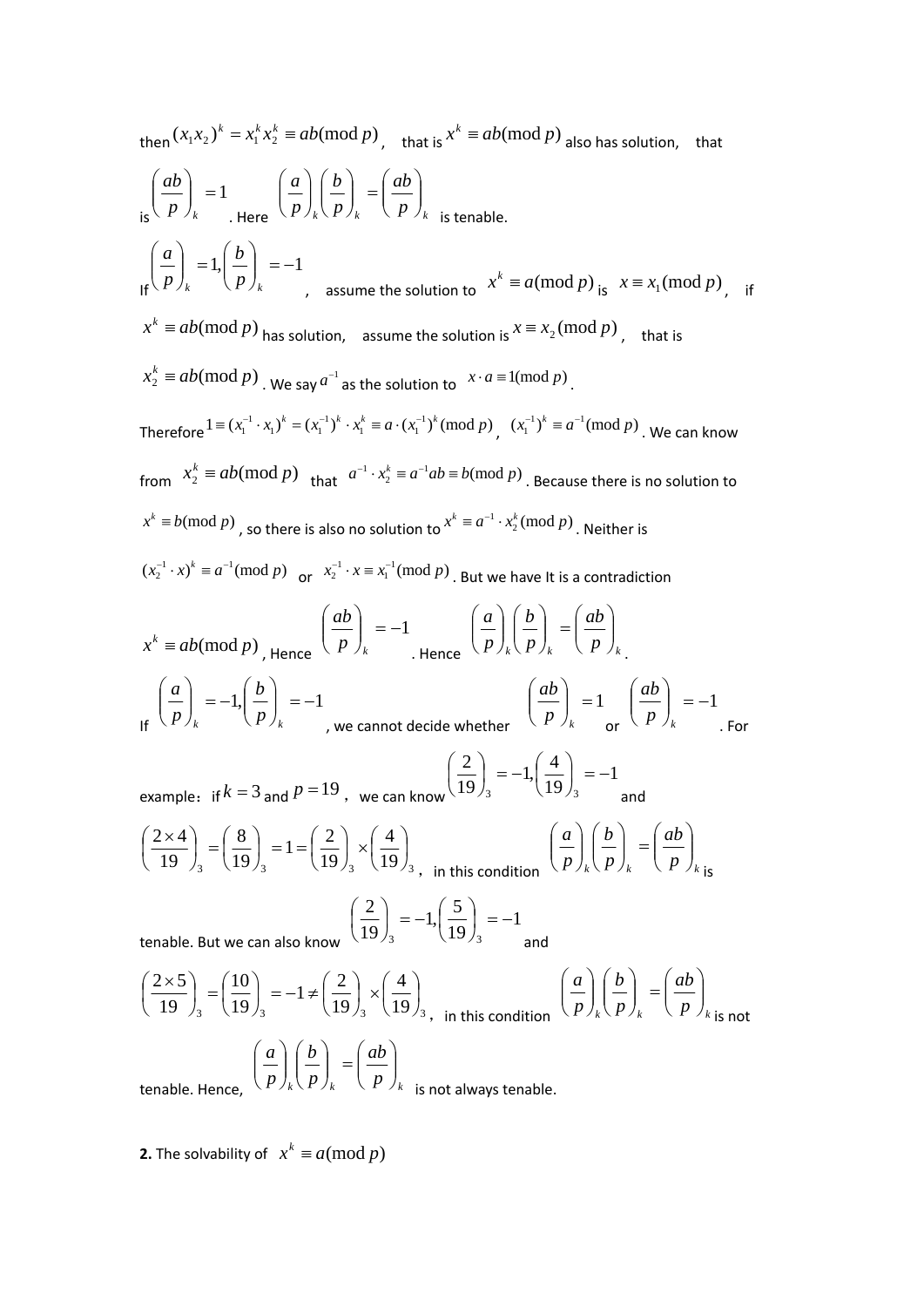### **If** *k* **is an odd prime**

If *k* is an odd prime, we have  $(p - x)^k = (-x)^k = -x^k \pmod{p}$ . That means the first half of complete residue system modulo *p* is corresponding to the second half of complete residue system modulo *p* . So we only need to discuss the first half part of complete residue system modulo *p* here.

**2.1.1 If**  $k = 3$ We have the following conclusions

**Theorem 3** If  $p \equiv -1 \pmod{3}$ , there is always  $\left| \frac{a}{n} \right| = 1$ 3 ⎠ ⎞  $\overline{\phantom{a}}$ ⎝  $\big($ *p*  $\left(\frac{a}{b}\right)^{n}$  = 1, if  $p \equiv 1 \pmod{3}$ , there are

only  $\frac{P}{3}$  $\frac{p-1}{3}$  *a* in the complete residue system modulo *p* make  $\left(\frac{a}{p}\right) = 1$ 3 ⎠ ⎞  $\parallel$ ⎝  $\big($ *p*  $\left(\frac{a}{b}\right) = 1$  tenable.

**Proof:** If  $p \equiv 1 \pmod{3}$ , according to Euler **criterion**, for every *a*, There are 3 solutions

to  $x^3 \equiv a (\text{mod } p)$  . For different  $\alpha$  , the solution could not be the same. Hence there are

only  $\frac{r}{3}$  $\frac{p-1}{3}$  *a* make  $\left(\frac{a}{p}\right) = 1$ 3 ⎠  $\mathcal{A}$  $\overline{\phantom{a}}$ ⎝  $\sqrt{}$ *p*  $\left\lfloor \frac{a}{a} \right\rfloor = 1$  in a complete residue system modulo  $\left\lfloor \frac{p}{a} \right\rfloor$ 

If  $p \equiv -1 \pmod{3}$ , we have  $(3, p-1) = 1$ . Therefore there is a solution to

 $3u + v(p-1) = 1$ . We say them as  $u_0, v_0$ .

Then  $a^1 = a^{3u_0 + v_0(p-1)} = (a^{u_0})^3 \cdot (a^{v_0})^{p-1} = (a^{u_0})^3$  (mod p). Hence, there always exists solution to  $x^3 \equiv a \pmod{p}$  . Thus the theorem is tenable. Thus, theorem **3** is tenable.

If  $p \equiv 1 \pmod{3}$ , we also have following conclusions:

**Corollary 1** If  $x_1, x_2$  satisfy  $x_1^3 \equiv 1 \pmod{p}$ ,  $x_2^3 \equiv 1 \pmod{p}$ , and also  $x_1 \not\equiv x_2 \pmod{p}$ ,  $x_1 \not\equiv 1 \pmod{p}$ ,  $x_2 \not\equiv 1 \pmod{p}$ , then  $x_1^2 \equiv x_2 \pmod{p}$ . **Proof** : It is easy to know from above that,  $x_1$ ,  $x_2$  are two different solutions to  $x^2 + x + 1 \equiv 0 \pmod{p}$ . From  $x_1^3 \equiv 1 \pmod{p}$  we have  $(x_1^2)^3 = (x_1^3)^2 \equiv 1 \pmod{p}$  $(x_1^2)^3 = (x_1^3)^2 \equiv 1 \pmod{p}$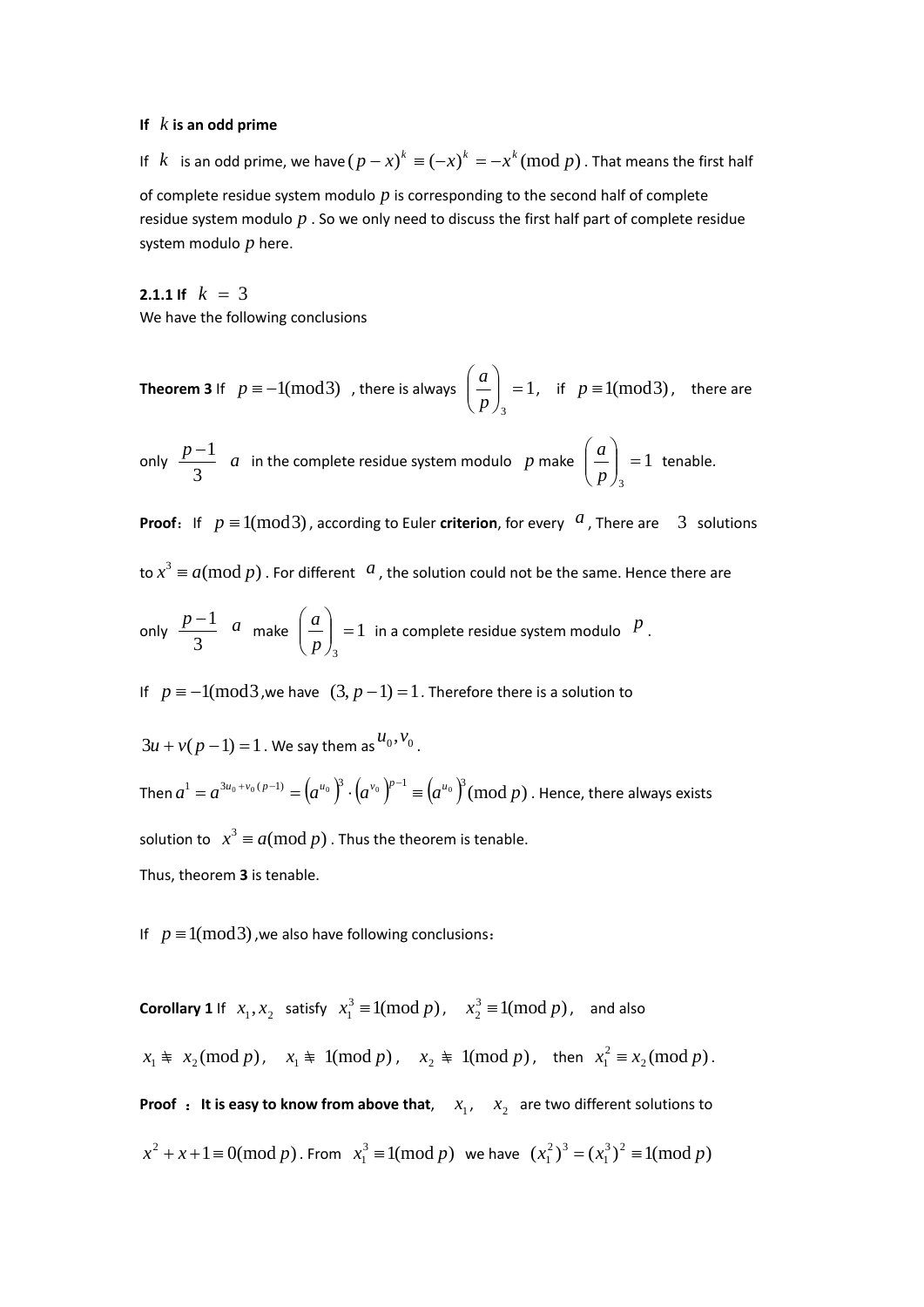So  $x_1^2$  also satisfy  $x_1^3 \equiv 1 \text{(mod } p)$  . Also, because  $x^2 + x + 1 \equiv 0 \text{(mod } p)$  only has two

solutions,  $x_1^2 \equiv 1 \pmod{p}$ ,  $x_1^2 \equiv x_1 \pmod{p}$ 1  $x_1^2 \equiv 1 \pmod{p}$ ,  $x_1^2 \equiv x_1 \pmod{p}$  are all impossible. Hence,  $x_1^2 \equiv x_2 \pmod{p}$ .

**Corollary 2** If *x* satisfy  $x^3 \equiv 1 \pmod{p}$ , and also  $x \not\equiv 1 \pmod{p}$ , then

 $(x+1)^3 \equiv -1 \pmod{p}$ , and also  $(x-1)^3 \equiv (x+2)^3 \pmod{p}$ .

**Proof** : If *x* satisfies  $x^3 \equiv 1 \pmod{p}$  and  $x \neq 1 \pmod{p}$ , *x* satisfies  $x^2 + x + 1 \equiv 0 \pmod{p}$ , so  $(x+1)^3 = x^3 + 3x^2 + 3x + 1 \equiv 1 + 3(-1) + 1 = -1 \pmod{p}$ Also  $(x+2)^3 - (x-1)^3 = (x+2-x+1)(x^2+4x+4+x^2+x-2+x^2-2x+1)$  $= 3(3x^2 + 3x + 3) \equiv 0 \pmod{p}$ , that is  $(x-1)^3 \equiv (x+2)^3 \pmod{p}$ 

**Corollary 3** If there is  $x_1^3 \equiv 1 \pmod{p}$ ,  $x_2^3 \equiv 1 \pmod{p}$ , and  $x_1 \not\equiv x_2 \pmod{p}$ ,  $x_1 \neq 1 \pmod{p}$ ,  $x_2 \neq 1 \pmod{p}$ ,  $1 \leq x_1 < x_2 \leq p-1$ , then  $x_1 + x_2 = p-1$ . **Proof** : From Corollary 1, there is  $x_1 + x_2 \equiv x_1 + x_1^2 \equiv -1 \pmod{p}$ . If  $x_1, x_2 \geq \frac{p-1}{2}$ , then according to Corollary 2,  $(x_1 + 1)^3 \equiv -1 \pmod{p}$ ,  $(x_2 + 1)^3 = -1 \pmod{p}$ . Because  $x_1 + 1, x_2 + 1, > \frac{p-1}{2}$ , so  $p - (x_1 + 1), p - (x_2 + 1) \le \frac{p-1}{2}$ , also  $(p - (x_1 + 1))^3 \equiv 1 \pmod{p}, (p - (x_2 + 1))^3 \equiv 1 \pmod{p}$  $(p - (x_1 + 1))^3 \equiv 1(\text{mod }p), \left(p - (x_2 + 1)\right)^3 \equiv 1(\text{mod }p)$  , this is contradictory to  $x^2 + x + 1 \equiv 0 \pmod{p}$  only has solutions  $x_1, x_2$ , and  $x_1, x_2 \geq \frac{p-1}{2}$ , thus there is  $1 \le x_1 < \frac{p-1}{2}, 1 < x_2 \le p-1$ , Thus  $x_1 + x_2 < \frac{p+1}{2} + p - 1 = \frac{p+1}{2}$  $1 = \frac{3(p-1)}{2}$ 2 1  $x_1 + x_2 < \frac{p-1}{2} + p - 1 = \frac{3(p-1)}{2}$ , thus  $x_1 + x_2 = p-1$ .

## **2. 1. 2** If  $k$  is an odd prime and  $k > 3$

We can reach similar conclusions:

**Theorem 4** If 
$$
p \neq 1 \pmod{k}
$$
,  $\left(\frac{a}{p}\right)_k = 1$  is tenable; if  $p \equiv 1 \pmod{k}$ , there are  $\frac{p-1}{k}$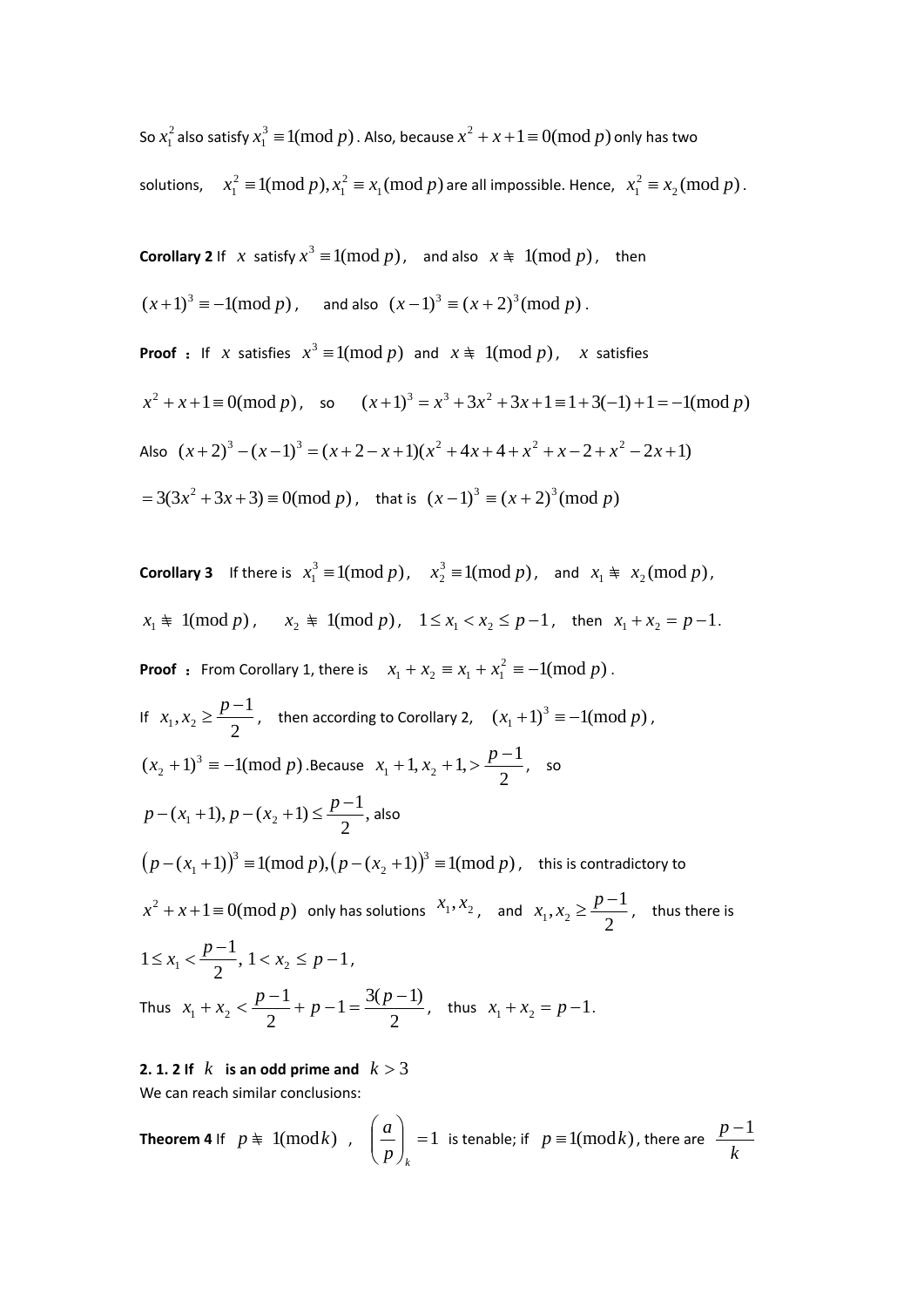*a* in complete residue system modulo p make  $\left|\frac{a}{n}\right|=1$ ⎠ ⎞  $\overline{\phantom{a}}$ ⎝  $\big($ *<sup>k</sup> p*  $\left(\frac{a}{b}\right)$  = 1 tenable.

**Proof** : If  $p \equiv 1 \pmod{k}$ , according to Euler criterion, for every *a*, There are *k* solutions  $\int_{\text{tot}} x^k \equiv a \pmod{p}$ . For different *a*, the solution could not be the same. Hence there are

only *k p* −1 *a* make  $\vert = 1$ ⎠ ⎞  $\overline{\phantom{a}}$ ⎝  $\big($ *<sup>k</sup> p a* in a complete residue system modulo  $\|P\|$ . If  $p \nless 1(\text{mod } k)$ , we have  $(k, p-1) = 1$ . Therefore there is a solution to  $uk + v(p-1) = 1$ . We say them as  $u_0$ ,  $v_0$ . Then  $a^1=a^{u_0k+v_0(p-1)}=\left(a^{u_0}\right)^k\cdot\left(a^{v_0}\right)^{p-1}\equiv\left(a^{u_0}\right)^k(\text{mod}~p)$  . Hence, there always exists solution to  $x^k \equiv a \pmod{p}$ . Thus the theorem is tenable. We can also popularize this Corollary:

**Corollary 4** If 
$$
x_i
$$
 (*i* = 1,2,..., *k*-1) meet  $x_i^k$  ≡ 1(mod *p*) (*i* = 1,2,..., *k*-1) and  $x_i$  ≢ 1(mod *p*)  $\forall i \neq j$  (*i*, *j* = 1,2,..., *k*-1),  $x_i$  ≢  $x_j$ (mod *p*) . Then  $\forall i, j$  (*i*, *j* = 1,2,..., *k*-1),  $\exists n$  (*n* = 1,2,..., *k*-1),  $\ni x_i^n \equiv x_j \pmod{p}$ .

**Proof** : It is easy to know from above that  $x_i$  are the  $k-1$  solutions to

$$
\sum_{i=1}^{k} x^{k-i} \equiv 0 \pmod{p} \text{ . From } x_i^k \equiv 1 \pmod{p} \text{ there is } (x_i^2)^k = (x_i^k)^2 \equiv 1 \pmod{p},
$$
\n
$$
(x_i^3)^k = (x_i^k)^3 \equiv 1 \pmod{p}, \quad \text{......, } (x_i^{k-1})^k = (x_i^k)^{k-1} \equiv 1 \pmod{p}, \text{ so}
$$
\n
$$
x_i^2, x_i^3, \dots, x_i^{k-1} \text{ also satisfy } x^k \equiv 1 \pmod{p}. \text{ Also because } \sum_{i=1}^k x^{k-i} \equiv 0 \pmod{p} \text{ only has}
$$
\n
$$
k-1 \text{ solutions, } \forall i \in [2, k-1] \text{ and } i \in \mathbb{Z}, \quad x_i^i \equiv 1 \pmod{p} \text{ and to } \forall i, j \in [2, k-1],
$$
\n
$$
i, j \in \mathbb{Z} \text{ and } i \neq j, \quad x_i^i \equiv x_i^j \pmod{p} \text{ are all impossible, thus}
$$
\n
$$
\forall i, j \neq i, j = 1, 2, \dots, k-1, \quad \exists n \{n = 1, 2, \dots, k-1\}, \quad \exists x_i^m \equiv x_j \pmod{p}
$$

**Corollary 5** If  $\left\{ x_i \right\} (i = 1, 2, \ldots, k-1)$  meet  $x_i^k \equiv 1 \pmod{p}$   $(i = 1, 2, \ldots, k-1)$  and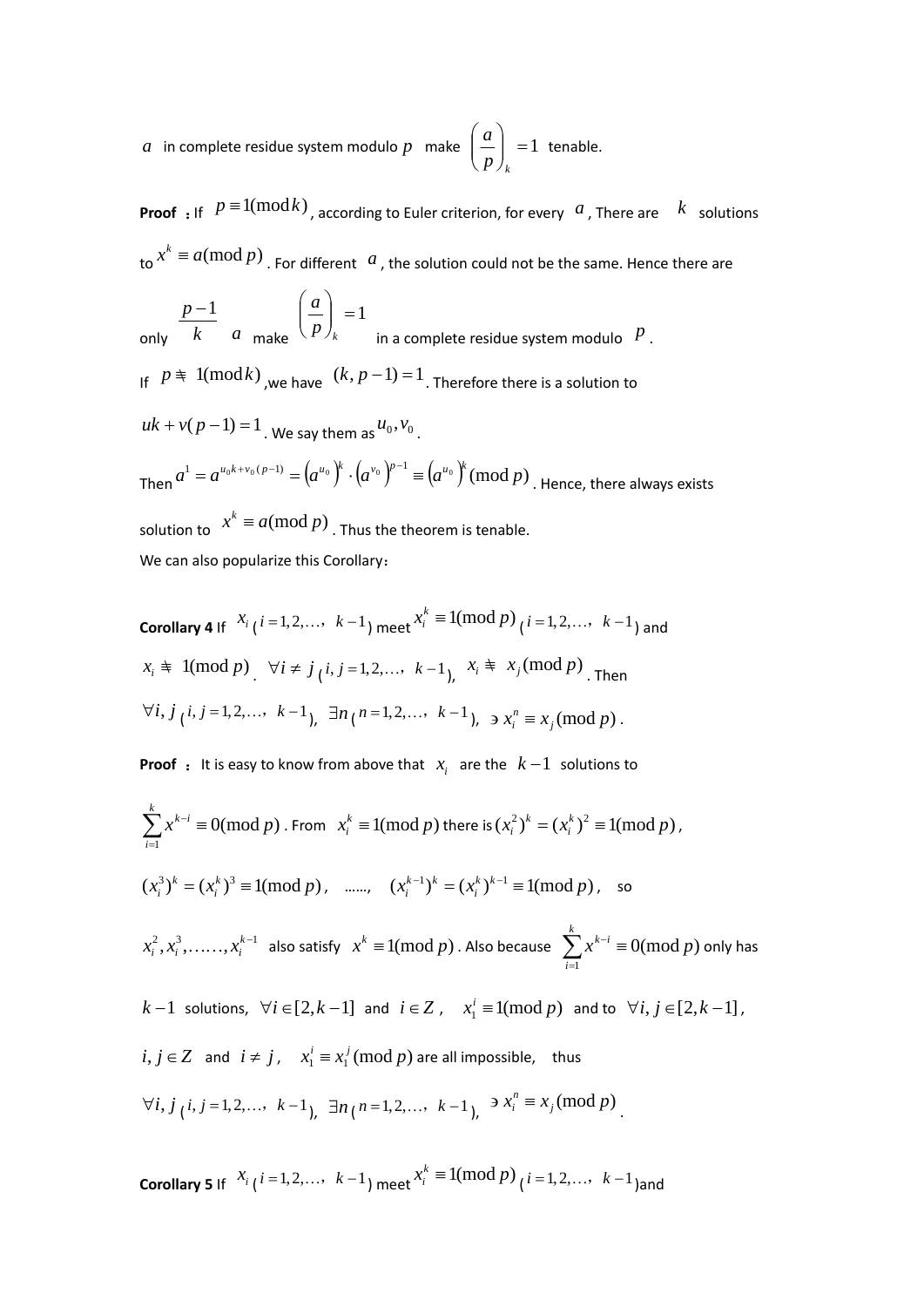$$
x_i \neq 1 \text{(mod } p) \quad \forall i \neq j \text{ (}i, j = 1, 2, \dots, k-1 \text{)}, \quad x_i \neq x_j \text{(mod } p) \text{ then we have}
$$
\n
$$
\sum_{i=1}^{k-1} x_i \equiv -1 \text{(mod } p) \quad \sum_{i,j=1}^{k-1} x_i x_j \equiv 1 \text{(mod } p) \quad \dots \quad \sum_{j=1}^{k-1} \frac{\prod_{i=1}^{k-1} x_i}{x_j} \equiv -1 \text{(mod } p)
$$
\n
$$
\prod_{i=1}^{k-1} x_i \equiv 1 \text{(mod } p)
$$

**Proof** : It is easy to know from above that  $x_i$  are the  $k-1$  solutions to

$$
\sum_{i=1}^{k} x^{k-i} \equiv 0 \pmod{p}
$$
\nTherefore\n
$$
\prod_{i=1}^{k-1} (x - x_i) = x^{k-1} - \sum_{i=1}^{k-1} x_i \cdot x^{k-2} + \sum_{1 \le i, j \le k-1} x_i x_j \cdot x^{k-3} - \cdots
$$
\n
$$
-\sum_{j=1}^{k-1} \frac{1}{x_j} x_j + \prod_{i=1}^{k-1} x_i \cdot x \equiv \sum_{i=1}^{k-1} x^i \pmod{p}
$$
\nHence\n
$$
\sum_{i=1}^{k-1} x_i \equiv -1 \pmod{p}
$$
\n
$$
\sum_{i,j=1}^{k-1} x_i x_j \equiv 1 \pmod{p}
$$
\n
$$
\sum_{j=1}^{k-1} \frac{1}{x_j} x_j = \frac{1}{n} \pmod{p}
$$
\n
$$
\sum_{j=1}^{k-1} \frac{1}{x_j} x_j = -1 \pmod{p}
$$
\n
$$
\sum_{i=1}^{k-1} x_i \equiv 1 \pmod{p}
$$

## **2. 2 If**  $k = 2^n$

If  $k = 2^n$ , because  $(p - x)^{2^n} = (-x)^{2^n} = x^{2^n}$ , that is the first half of complete residue system of  $2^n$  degree modulo p is corresponding to the second half of complete residue system of  $2^n$  degree modulo p. So we only need to discuss the first half part of complete residue system modulo *p* here.

So we only need to discuss the first half part of complete residue system of  $2^n$  degree modulo *p* here.

### **1. 2. 1 If**  $n = 1, k = 2$

This is the quadratic residue that we are familiar with. Theories of it is already quite perfect, here we will add some more.

**Theorem 5** : To ∀  $x_1, x_2, x_1 \ncong x_2 \pmod{p}$ , and  $1 \le x_1 < x_2 \le \frac{p-1}{2}$ , there is  $\equiv x_2^2 \pmod{p}$  $x_1^2 ≢ x_2^2 \pmod{p}$ . If  $p \equiv -1 \pmod{4}$ , to  $\forall x_1, x_2, x_1 ≢ x_2 \pmod{p}$ , and also, we all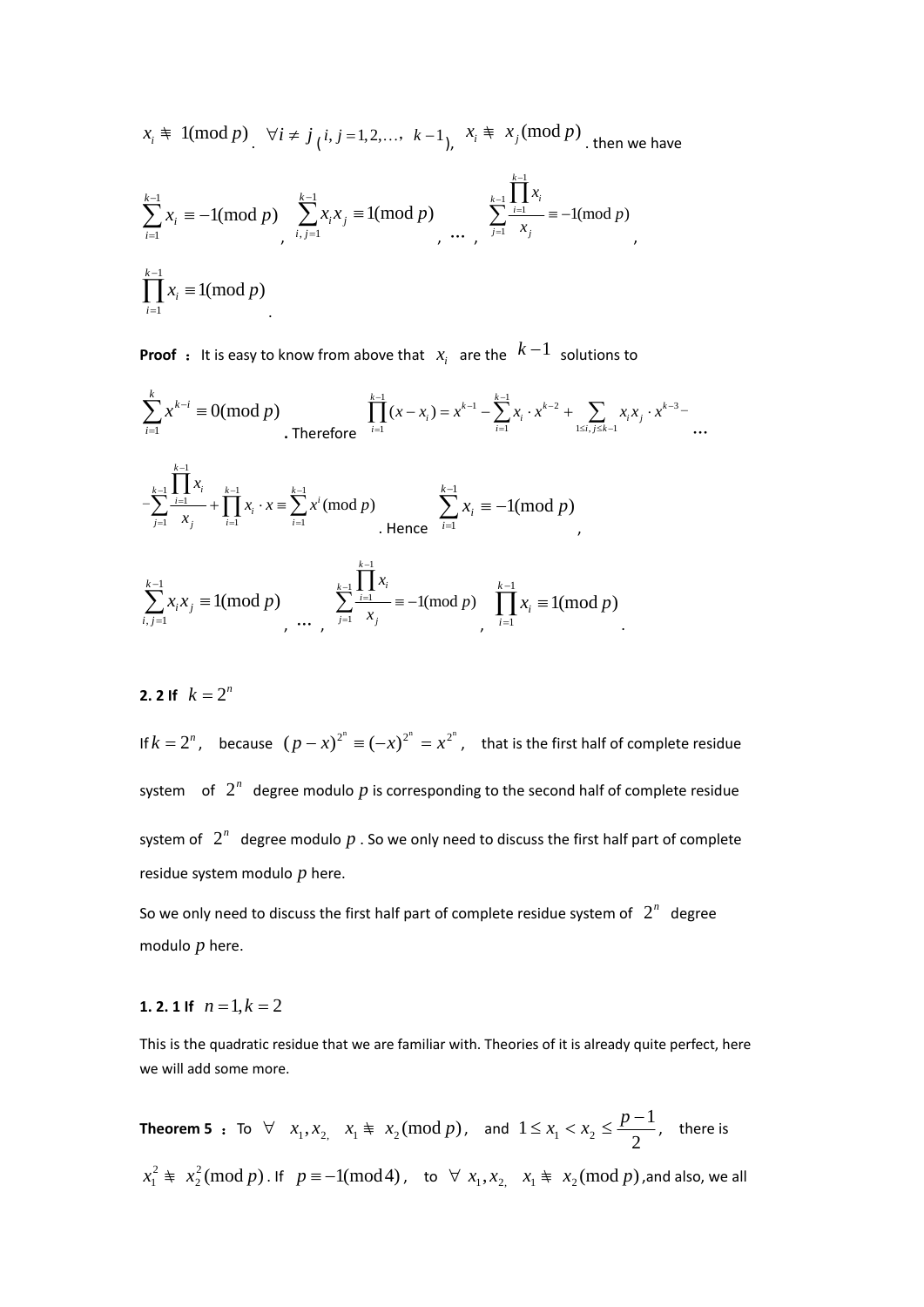have  $x_1^2 \not\equiv -x_2^2 \pmod{p}$  $x_1^2 \not\equiv -x_2^2 \pmod{p}$ . If  $p \equiv 1 \pmod{4}$ , to  $\forall x_1, \exists x_2$ , and also  $x_1 \not\equiv x_2 \pmod{p}$ , make  $x_1^2 \equiv -x_2^2 \pmod{p}$  $x_1^2 \equiv -x_2^2 \pmod{p}$  tenable.

**Proof** : Assume ∃  $x_1, x_2$ , and also  $x_1 \ncong x_2 \pmod{p}$ , make  $x_1^2 \equiv x_2^2 \pmod{p}$  $x_1^2 \equiv x_2^2 \pmod{p}$  tenable, then  $p | x_2^2 - x_1^2 = (x_2 + x_1)(x_2 - x_1)$ 1  $p \mid x_2^2 - x_1^2 = (x_2 + x_1)(x_2 - x_1)$ , take  $1 \le x_1 < x_2 \le p - 1$ , then  $1 \le x_2 - x_1 < p - 1$ ,  $1 \le x_2 + x_1 < 2(p - 1)$ , so  $x_2 + x_1 = p$ . Also because  $(p-x)^2 = (-x)^2 = x^2$ , so  $p = 2x_2 = 2x_1$ , this is contradictory to that p is an odd prime. Hence, there is no  $x_1, x_2$ ,  $x_1 \nightharpoonup x_2 \pmod{p}$ , make  $x_1^2 \equiv x_2^2 \pmod{p}$  $x_1^2 \equiv x_2^2 \pmod{p}$  tenable. Assume  $\exists x_1, x_2$ , and  $x_1 \not\equiv x_2 \pmod{p}$ , make  $x_1^2 \equiv -x_2^2 \pmod{p}$  $x_1^2 \equiv -x_2^2 \pmod{p}$  tenable, then  $p | x_2^2 + x_1^2$  $p \mid x_2^2 + x_1^2$ , because p is an odd prime,  $p \equiv 1 \pmod{4}$ ; on the contrary, if  $p \equiv 1 \pmod{4}$ ,  $\frac{p-1}{2} \equiv 0 \pmod{2}$ . If there is  $\left(\frac{a}{p}\right) = 1$ ⎠ ⎞  $\parallel$ ⎝  $\big($ *p*  $\left\lfloor \frac{a}{b} \right\rfloor = 1$ , then there is <sup>2</sup>  $\equiv$  1(mod *p*) 1  $a^2 \equiv 1 \pmod{p}$ *p* ≡ − , and also  $(-a)^2 = a^2 \equiv 1 \pmod{p}$ 1 2 1 *a*) <sup>2</sup> =  $a^{2}$  = 1(mod *p*  $p-1$  *p*  $(a-a)^2 = a^2 \equiv$  $-1$  p-, that is  $\left|\frac{-a}{n}\right|=1$ ⎠  $\setminus$  $\overline{\phantom{a}}$ ⎝  $($  − *p*  $\left(\frac{a}{a}\right)$  = 1 . Proof is

finished.

From above we can know that , if  $p \equiv -1 \pmod{4}$ , absolute value of quadratic residue modulo *p* can range through the first part of complete residue system modulo *p* , but the opposite numbers are not its residue at the same time . And if  $p \equiv 1 \pmod{4}$ , absolute value of quadratic residue modulo *p* cannot range through the first part of complete residue systemmodulo *p* , but the opposite numbers are among residue modulo *p* . Because

$$
\left(\frac{n^2}{p}\right) = 1, \quad \text{we can have the following corollary:}
$$

Corollary 6 If 
$$
p \equiv -1 \pmod{4}
$$
,  $\left(\frac{-n^2}{p}\right) = -1$ . If  $p \equiv 1 \pmod{4}$  if,  $\left(\frac{-n^2}{p}\right) = 1$ . that  
\n
$$
\text{is}\left(\frac{-n^2}{p}\right) = (-1)^{\frac{p-1}{2}}.
$$
\nSpecially, if  $n = 1$ , there is  $\left(\frac{-1}{p}\right) = (-1)^{\frac{p-1}{2}}$ .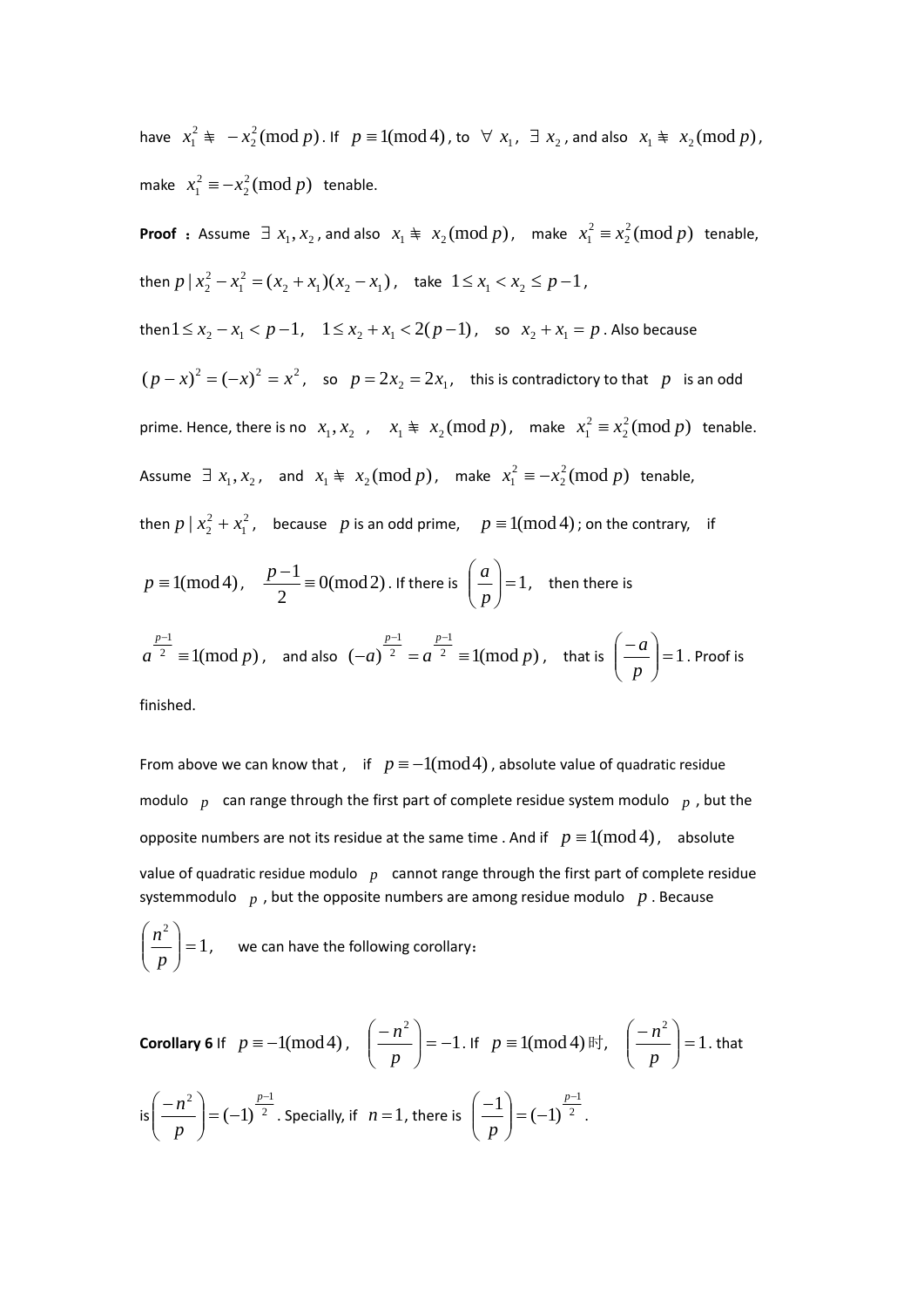**Theorem 6** If  $p \equiv -1 \pmod{4}$ ,  $a \equiv \left| \frac{p+1}{4} \right| \pmod{p}$   $(n \in N) \Rightarrow \left| \frac{a}{2} \right| = 1$  $\left(\frac{+1}{4}\right)^n$  (mod  $p$ ) $\left(n \in N\right) \Rightarrow \left(\frac{a}{p}\right) =$ ⎠ ⎞  $\overline{\phantom{a}}$  $\left(\frac{p+1}{4}\right)^n \pmod{p}$   $(n \in N) \Rightarrow$  $a \equiv \left(\frac{p+1}{4}\right)^n \pmod{p}$   $(n \in N) \Rightarrow \left(\frac{a}{p}\right)$ ;if

$$
p \equiv 1 \pmod{4}
$$
,  $a \equiv \left(\frac{p-1}{4}\right)^n$  or  $-\left(\frac{p-1}{4}\right)^n \pmod{p}$   $(n \in N) \Rightarrow \left(\frac{a}{p}\right) = 1$ .

**Proof** : If  $p \equiv -1 \pmod{4}$ ,  $\left(\frac{p+1}{2}\right)^2 = \frac{p+1}{4}(p+1) \equiv \frac{p+1}{4}(\pmod{p})$ 2  $\left(\frac{p+1}{2}\right)^2 = \frac{p+1}{4}(p+1) \equiv \frac{p+1}{4}(\text{mod } p)$ ⎝  $\left(\frac{p+1}{2}\right)^2 = \frac{p+1}{2}(p+1) \equiv \frac{p+1}{2}(p \mod p),$  that

is 
$$
x^2 \equiv \frac{p+1}{4} \pmod{p}
$$
 must have solution. If  $\left(\frac{a}{p}\right) = 1$ ,  $\left(\frac{a^n}{p}\right) = \left(\frac{a}{p}\right)^n = 1$ , that

is  $\left(\frac{p+1}{4}\right)^n$ ⎠  $\left(\frac{p+1}{4}\right)$ ⎝  $\left( p+ \right)$ 4  $\left(\frac{1}{n}\right)^n\big(n\in N^*\big)$  is also quadratic residue modulo  $\left\lfloor p\right\rfloor$  , also 1 is quadratic residue modulo

 $p$ , thus  $\left(\frac{p+1}{4}\right)^n$ ⎠  $\left(\frac{p+1}{4}\right)$ ⎝  $\left( p+ \right)$ 4  $\left( \frac{1}{n} \right)^n (n \in N)$  are all the quadratic residue modulo  $p$  .

If 
$$
p \equiv 1 \pmod{4}
$$
,  $\left(\frac{p-1}{2}\right)^2 = \frac{p-1}{4}(p-1) \equiv -\frac{p-1}{4} \pmod{p}$ , that

is 
$$
x^2 \equiv -\frac{p-1}{4} \pmod{p}
$$
 must has solution. According to Theorem 1. 1. 1 (2),  
 $p-1$ ,  $p-1$ ,  $p-1$ ,  $p-1$ ,  $p-1$ ,  $p-1$ ,  $p-1$ ,  $p-1$ ,  $p-1$ ,  $p-1$ ,  $p-1$ ,  $p-1$ ,  $p-1$ ,  $p-1$ ,  $p-1$ ,  $p-1$ ,  $p-1$ ,  $p-1$ ,  $p-1$ ,  $p-1$ ,  $p-1$ ,  $p-1$ ,  $p-1$ ,  $p-1$ ,  $p-1$ ,  $p-1$ ,  $p-1$ ,  $p-1$ ,  $p-1$ ,  $p-1$ ,  $p-1$ ,  $p-1$ ,  $p-1$ ,  $p-1$ ,  $p-1$ ,  $p-1$ ,  $p-1$ ,  $p-1$ ,  $p-1$ ,  $p-1$ ,  $p-1$ ,  $p-1$ ,  $p-1$ ,  $p-1$ ,  $p-1$ ,  $p-1$ ,  $p-1$ ,  $p-1$ ,  $p-1$ ,  $p-1$ ,  $p-1$ ,  $p-1$ ,  $p-1$ ,  $p-1$ ,  $p-1$ ,  $p-1$ ,  $p-1$ ,  $p-1$ ,  $p-1$ ,  $p-1$ ,  $p-1$ ,  $p-1$ ,  $p-1$ ,  $p-1$ ,  $p-1$ ,  $p-1$ ,  $p-1$ ,  $p-1$ ,  $p-1$ ,  $p-1$ ,  $p-1$ ,  $p-1$ ,  $p-1$ ,  $p-1$ ,  $p-1$ ,  $p-1$ ,  $p-1$ ,  $p-1$ ,  $p-1$ ,  $p-1$ ,  $p-1$ ,  $p-1$ ,  $p-1$ ,  $p-1$ ,  $p-1$ ,  $p-1$ ,  $p-1$ ,  $p-1$ ,  $p-1$ ,  $p-1$ 

$$
x^{2} \equiv \frac{p-1}{4} \pmod{p}
$$
 also has solution. If  $\left(\frac{a}{p}\right) = 1$ ,  $\left(\frac{a^{n}}{p}\right) = \left(\frac{a}{p}\right)^{n} = 1$ , that

is  $\left(\frac{p-1}{4}\right)^n$ ,  $\left(\frac{p-1}{4}\right)^n$ ⎠  $\left(\frac{p-1}{4}\right)$  $\left(\frac{p-1}{4}\right)^n, -\left(\frac{p-1}{4}\right)^n$ ⎝  $\left( p-\right)$  $\left(\frac{-1}{4}\right)^n$ ,  $\left(\frac{p-1}{4}\right)^n\left(n\in N^*\right)$  is also quadratic residue modulo  $\,\,p$  , also ,1, -1 is

quadratic residue modulo  $p$ . Thus,  $\left(\frac{p-1}{4}\right)^n$ ,  $\left(\frac{p-1}{4}\right)^n$ ⎠  $\left(\frac{p-1}{\cdot}\right)$  $\left(\frac{p-1}{4}\right)^n, -\left(\frac{p-1}{4}\right)^n$ ⎝  $\left( p-\right)$  $\left(\frac{-1}{4}\right)^n$  ,  $\left(\frac{p-1}{4}\right)^n$   $(n \in N)$  are all the quadratic

residue of *p* .

But whether 
$$
a \equiv \left(\frac{p+1}{4}\right)^n \pmod{p}
$$
,  $a \equiv \left(\frac{p-1}{4}\right)^n$  or

$$
-\left(\frac{p-1}{4}\right)^n \text{(mod } p) \text{ (}n \in N \text{) is also the necessary condition of } \left(\frac{a}{p}\right) = 1 \text{ when}
$$

$$
p \equiv -1 \pmod{4}
$$
,  $p \equiv 1 \pmod{4}$   $\mathbb{H} \left( \frac{a}{p} \right) = 1$ , this is still a conclusion that we have not

proved in this paper.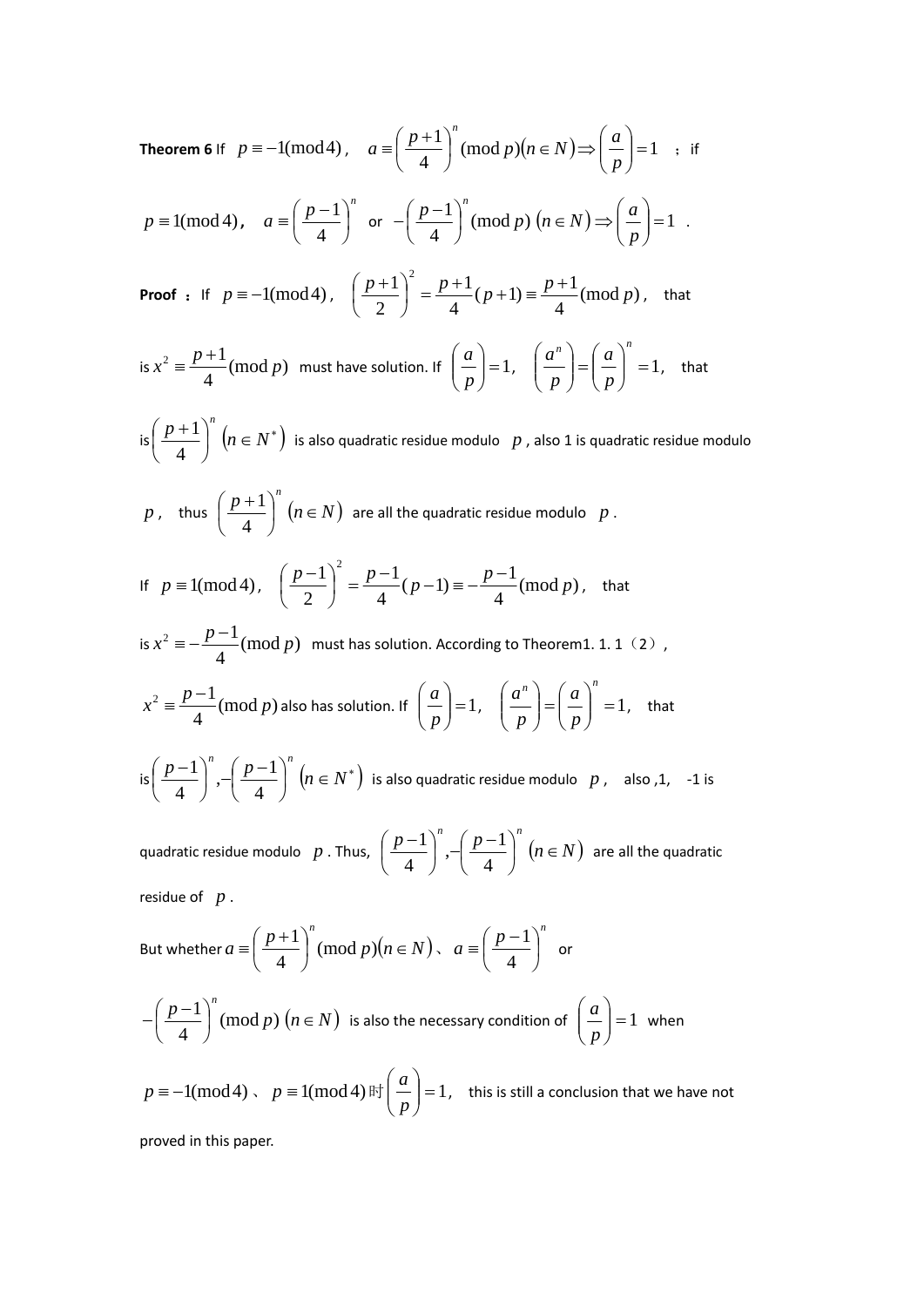**Theorem 7** 
$$
\left(\frac{3}{p}\right) = 1 \Leftrightarrow p \equiv 1 \text{ or } -1 \pmod{12}, \left(\frac{5}{p}\right) = 1 \Leftrightarrow p \equiv 1 \text{ or } -1 \pmod{10},
$$
  
 $\left(\frac{7}{p}\right) = 1 \Leftrightarrow p \equiv 1 \text{ or } -1, 3 \text{ or } -3, 9 \text{ or } -9 \pmod{28}.$   
 $\left(\frac{p}{q}\right) = 1 \Leftrightarrow p \equiv 1 \pmod{3}$ 

**Proof** : If  $a = 3$ , we can know  $\left(\frac{p}{3}\right) = 1 \Leftrightarrow p \equiv 1 \pmod{3}$ ⎝ . According to law of quadratic

$$
\left(\frac{p}{3}\right)\left(\frac{3}{3}\right) = (-1)^{\frac{3-1}{2}\cdot\frac{p-1}{2}} = (-1)^{\frac{p-1}{2}}
$$
\n
$$
\left(\frac{3}{p}\right) = 1 \Leftrightarrow \begin{cases} \left(\frac{p}{3}\right) = 1\\ \frac{p-1}{2} \equiv 0 \pmod{2} \end{cases}
$$
\nTherefore

$$
\begin{cases}\n\left(\frac{p}{3}\right) = -1 \\
\frac{p-1}{2} = 1 \text{(mod 2)} \\
\left(\frac{p}{p}\right) = 1 \text{(mod 4)} \\
\left(\frac{p}{p}\right) = 1 \text{(mod 4)} \\
\text{or } \left(\frac{p}{p}\right) = -1 \text{(mod 4)} \\
\text{Hence } p = 1 \text{(mod 12)} \\
\text{or } \left(\frac{p}{p}\right) = 1 \text{(mod 4)}\n\end{cases}
$$

 $p \equiv -1 \pmod{12}$ .

If 
$$
a = 5
$$
, we can know  $\left(\frac{p}{5}\right) = 1 \Leftrightarrow p = 1 \pmod{5}$   
\nor  $p = -1 \pmod{5}$ . According to law of  
\nquadratic reciprocity,  
\n $p = 1 \pmod{5}$   
\n $p = 1 \pmod{5}$  or  $p = -1 \pmod{5}$ . In addition,  $p = 1 \pmod{2}$ . Hence,  $p = 1 \pmod{10}$  or  
\n $p = -1 \pmod{10}$ .

If 
$$
a = 7
$$
, we can know  $\left(\frac{p}{7}\right) = 1 \Leftrightarrow p \equiv 1 \pmod{7}$   
or  $p \equiv -3 \pmod{7}$  or  $p \equiv 2 \pmod{7}$ .

rding to law of quadratic reciprocity, 
$$
\left(\frac{p}{7}\right)\left(\frac{7}{p}\right) = (-1)^{\frac{7-1}{2}\cdot\frac{p-1}{2}} = (-1)^{\frac{p-1}{2}}
$$

. Therefore

2

According to law of quadratic reciprocity, 
$$
\check{ }
$$

$$
\left(\frac{7}{p}\right) = 1 \Leftrightarrow \begin{cases} \left(\frac{p}{7}\right) = 1 & \left(\left(\frac{p}{7}\right) = -1\\ \frac{p-1}{2} = 0 \pmod{2} & \left(\frac{p-1}{2} = 1 \pmod{2} \right) \end{cases}
$$
  
\n
$$
\begin{cases} p \equiv 1 \text{ or } -3 \text{ or } 2 \pmod{7} \\ p \equiv 1 \pmod{4} & \text{ or } p \equiv -1 \pmod{4} \end{cases}
$$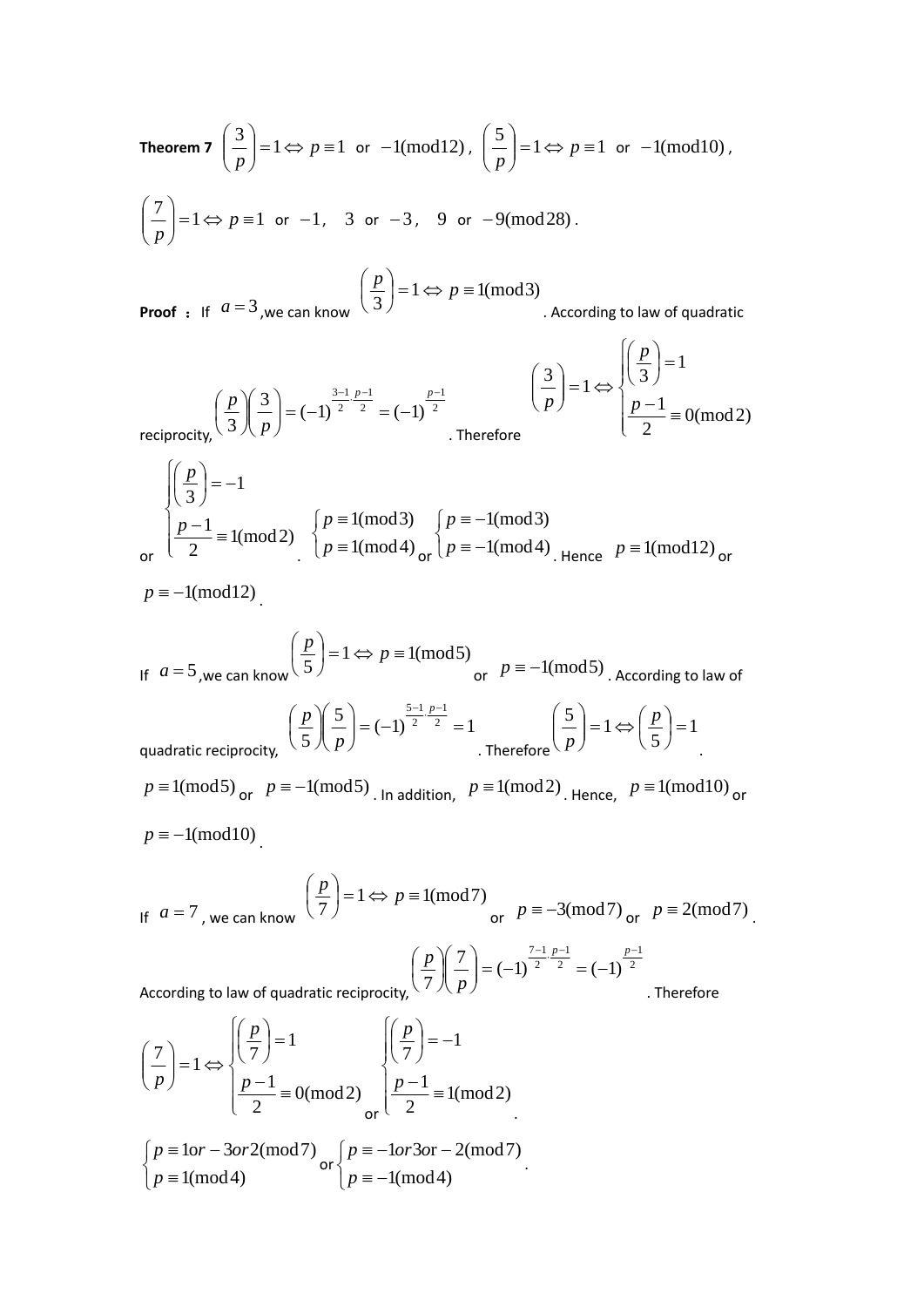Hence  $p \equiv 1 \pmod{28}$  or  $p \equiv -1 \pmod{28}$  or  $p \equiv 3 \pmod{28}$  or  $p \equiv -3 \pmod{28}$  or  $p \equiv 9 \pmod{28}$  or  $p \equiv -9 \pmod{28}$ .

We can get a further conclusion according to the discussion above.

**Theorem 8** Postulate *a* to be an odd prime , then:

If 
$$
a = -1 \pmod{4}
$$
,  $p = \pm \left(\frac{a-1}{2}\right)^n \pmod{4a} \Rightarrow \left(\frac{a}{p}\right) = 1, n \in N$ .  
\nIf  $a = 1 \pmod{4}$ ,  $p = \pm \left(\frac{a-1}{4}\right)^n \pmod{2a} \Rightarrow \left(\frac{a}{p}\right) = 1, n \in N$ .

⎝

**Proof:** If  $a \equiv -1 \pmod{4}$ , according to law of quadratic reciprocity, we have

⎠

*p*

$$
\left(\frac{a}{p}\right)\left(\frac{p}{a}\right) = (-1)^{\frac{a-1}{2}\frac{p-1}{2}} = \left((-1)^{\frac{a-1}{2}}\right)^{\frac{p-1}{2}} = (-1)^{\frac{p-1}{2}}.
$$
 So  

$$
\left(\frac{a}{p}\right) = 1 \Leftrightarrow \begin{cases} \left(\frac{p}{a}\right) = 1 \\ p \equiv 1 \pmod{4} \end{cases}
$$
 or 
$$
\begin{cases} \left(\frac{p}{a}\right) = -1 \\ p \equiv -1 \pmod{4} \end{cases}
$$
. According to Theorem 6, if

 $a \equiv -1 \pmod{4}$ ,  $p \equiv \left(\frac{a+1}{4}\right)^n \pmod{a}$   $\left(n \in N\right) \Rightarrow \left(\frac{p}{a}\right) = 1$ *a*  $\equiv \left(\frac{a+1}{4}\right)^n \pmod{a}$   $\left(n \in N\right) \Rightarrow \left(\frac{p}{a}\right) = 1$ . According to Theorem 5,

$$
p \equiv -\left(\frac{a+1}{4}\right)^n \pmod{n(n \in N)} \Rightarrow \left(\frac{p}{a}\right) = -1 \quad \text{so } p \equiv \left(\frac{a+1}{4}\right)^n \pmod{n(n \in N)}
$$

$$
\begin{cases} p \equiv -\left(\frac{a+1}{4}\right)^n (\text{mod } a)(n \in N) \Rightarrow \left(\frac{p}{a}\right) = 1 \\ p \equiv -1(\text{mod } 4) \end{cases}
$$
  $a \neq -1(\text{mod } 8), \frac{a+1}{4} \equiv 1(\text{mod } 2),$ 

$$
\begin{cases}\np \equiv \left(\frac{a+1}{4}\right)^n \pmod{a} & p \equiv -\left(\frac{a+1}{4}\right)^n \pmod{a} \\
\pm \left(\frac{a+1}{4}\right)^n \equiv 1 \pmod{2} & p \equiv -\left(\frac{a+1}{4}\right)^n \pmod{4} \\
p \equiv -\left(\frac{a+1}{4}\right)^n \pmod{4}\n\end{cases}
$$

.

Hence  $p \equiv \left(\frac{a+1}{2}\right)^n \pmod{4a}$   $p \equiv -\left(\frac{a+1}{2}\right)^n \pmod{4a} \Rightarrow \left(\frac{a}{p}\right) = 1$ *p*  $\equiv -\left(\frac{a+1}{2}\right)^n \pmod{4a} \Rightarrow \left(\frac{a}{p}\right) = 1$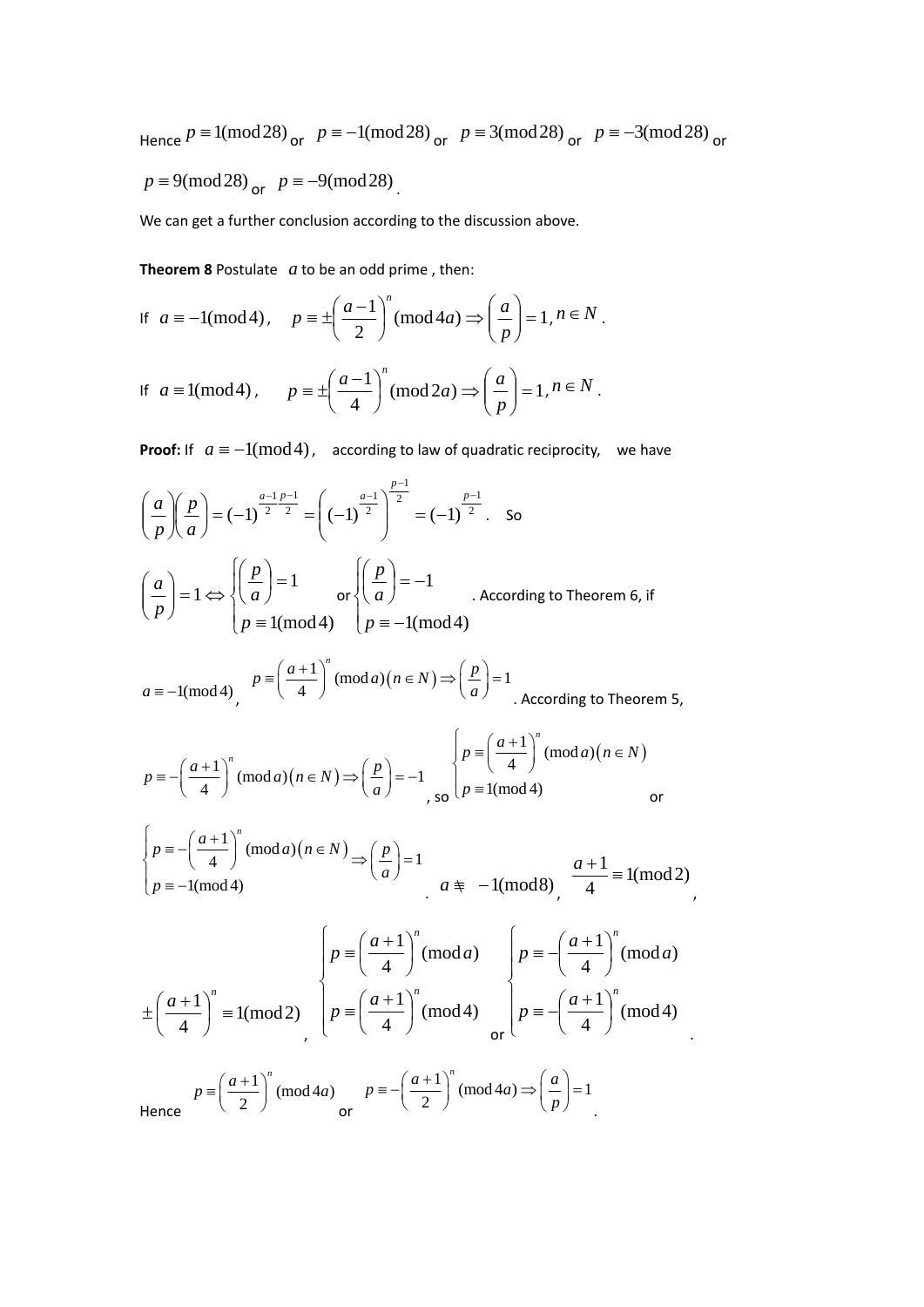If 
$$
a = 1 \text{ (mod 4)}
$$
,  $\left(\frac{a}{p}\right)\left(\frac{p}{a}\right) = (-1)^{\frac{a-1}{2}\frac{p-1}{2}} = \left((-1)^{\frac{a-1}{2}}\right)^{\frac{p-1}{2}} = 1$ . So  $\left(\frac{a}{p}\right) = 1 \Leftrightarrow \left(\frac{p}{a}\right) = 1$ .  
\nAccording to Theorem 6, if  $a = 1 \text{ (mod 4)}$ ,  $p = \left(\frac{a-1}{4}\right)^n$  or  
\n
$$
-\left(\frac{a-1}{4}\right)^n \text{ (mod } a) \quad (n \in N) \Rightarrow \left(\frac{p}{a}\right) = 1 \quad \text{so} \quad p = \left(\frac{a-1}{4}\right)^n
$$
\n
$$
-\left(\frac{a-1}{4}\right)^n \text{ (mod } a) \quad (n \in N) \Rightarrow \left(\frac{a}{p}\right) = 1 \quad p = 1 \text{ (mod 2)}, \quad a \neq 1 \text{ (mod 8)}, \text{ so}
$$
\n
$$
\frac{a-1}{4} = 1 \text{ (mod 2)} \quad \pm \left(\frac{a-1}{4}\right)^n = 1 \text{ (mod 2)} \quad \left(p = \pm \left(\frac{a-1}{4}\right)^n \text{ (mod } a)\right)
$$
\n
$$
p = \pm \left(\frac{a-1}{4}\right)^n \text{ (mod } a)
$$
\n
$$
p = \pm \left(\frac{a-1}{4}\right)^n \text{ (mod 2)}
$$
\n
$$
p = \pm \left(\frac{a-1}{4}\right)^n \text{ (mod 2)}
$$
\n
$$
p = \pm \left(\frac{a-1}{4}\right)^n \text{ (mod 2)}
$$
\n
$$
p = \pm \left(\frac{a-1}{4}\right)^n \text{ (mod 2)}
$$

**2.2**  $n > 2$ 

About the solvability of  $x^{2^n} \equiv a \pmod{p}$  when  $n \ge 2$ , we have following conclusions:

**Theorem 9** If  $p \equiv -1 \pmod{4}$ , there is  $\left| \frac{a}{n} \right| = \left| \frac{a}{n} \right|$ ⎠ ⎞  $\overline{\phantom{a}}$  $\int_{2^n}$  =  $\left(\frac{1}{2^n}\right)$ ⎠ ⎞  $\overline{\phantom{a}}$ ⎝  $\big($ *p a p a n* 2 .

**Proof** : According to Theorem 1. 2. 1(1), if  $p \equiv -1 \pmod{4}$ , absolute value of quadratic residue modulo *p* can range through the first part of complete residue system modulo *p* , and the residue of 4 degree modulo  $p$  is the quadratic residue modulo  $p$  of quadratic residue modulo  $p$ , so the residue of 4 degree modulo  $p$  is the quadratic residue modulo the first half of complete residue system modulo *p* . And it is quadratic residue modulo *p* ,

that is 
$$
\left(\frac{a}{p}\right)_4 = \left(\frac{a}{p}\right).
$$

In the same way there is 8  $\langle Y \rangle$  4  $\sqrt{ }$ ⎠  $\setminus$  $\overline{\phantom{a}}$  $\begin{pmatrix} 1 \\ 0 \end{pmatrix}$ ⎠  $\mathcal{A}$  $\parallel$ ⎝  $\big($ *p a p*  $\left(\frac{a}{a}\right) = \left(\frac{a}{b}\right)$ ,  $16 \tV P$ /8  $\overline{\phantom{a}}$ ⎠  $\mathcal{L}$  $\overline{\phantom{a}}$  $\begin{pmatrix} 1 & 1 \\ 0 & 1 \end{pmatrix}$ ⎠  $\mathcal{L}$  $\overline{\phantom{a}}$ ⎝  $\sqrt{2}$ *p a p*  $\left(\frac{a}{a}\right) = \left(\frac{a}{b}\right)$ , ......  $2^n$   $\left\{P \, \frac{\ }{2^{n-1}}\right\}$ ⎟ ⎟ ⎠  $\setminus$  $\lfloor$  $\int_{2^n}$  =  $\left(\frac{1}{2^n}\right)$ ⎠  $\mathcal{L}$  $\overline{\phantom{a}}$ ⎝  $\sqrt{2}$  $p \left( p \right)_{\gamma^n}$ *a p*  $\left(\frac{a}{a}\right) = \left(\frac{a}{b}\right)$ .

By induction, there is,  $\left| \frac{a}{n} \right| = \left| \frac{a}{n} \right|$ ⎠ ⎞  $\overline{\phantom{a}}$  $\int_{2^n}$  =  $\left($ ⎠ ⎞  $\overline{\phantom{a}}$ ⎝  $\big($ *p a p a n* 2 .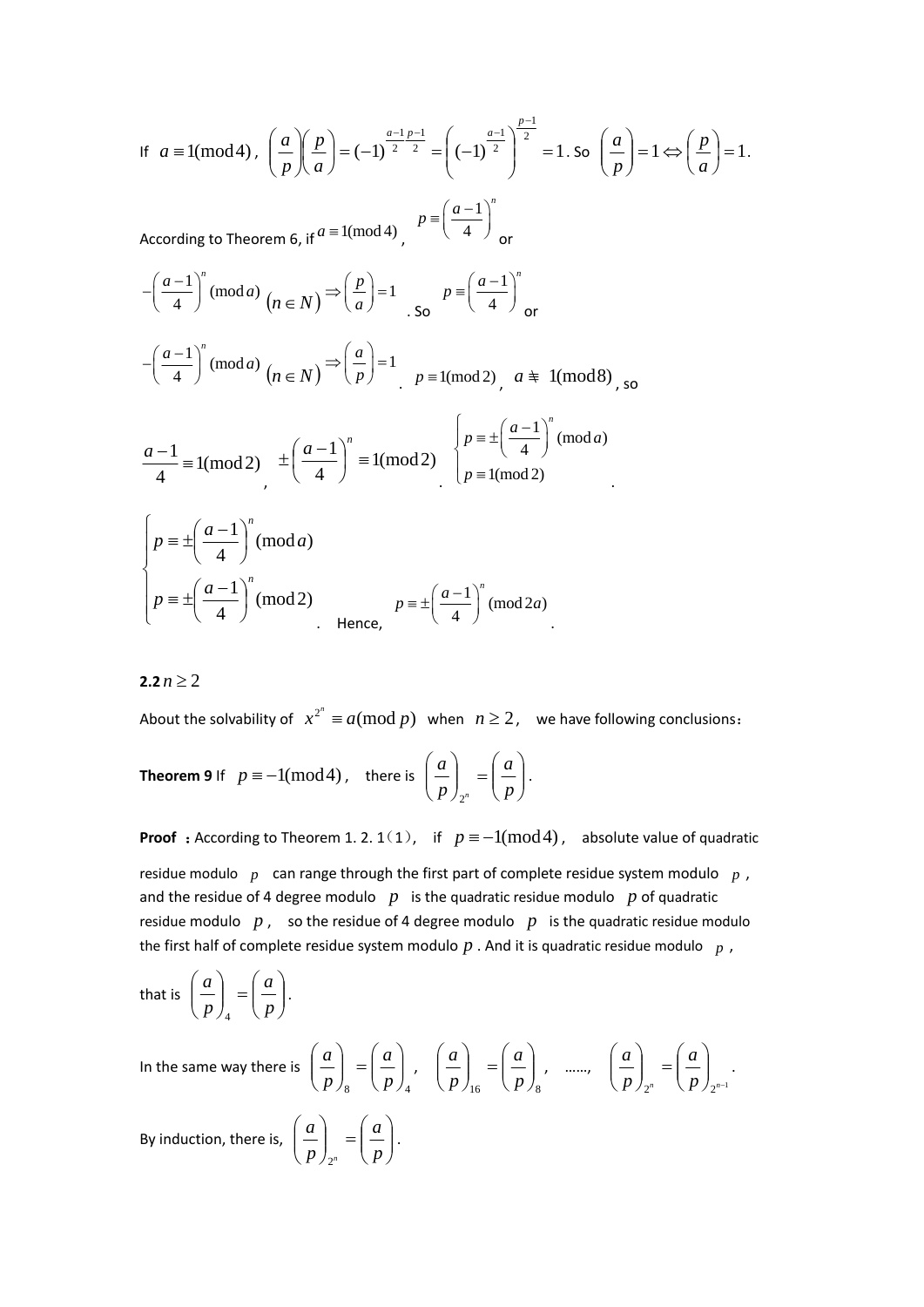If  $p \equiv 1 \pmod{4}$ , opposite numbers in residue modulo p always exist at the same time.

But there is  $x^2 \equiv (-x)^2 \pmod{p}$ , so when *n* increases, the opposite numbers in residue of  $2^{n-1}$  degree will become the same value in the residue of  $2^n$  degree, but

this will not absolutely cause the opposite numbers in residue of higher degree to disappear. Following will be the proof :

**Theorem 10** If 
$$
\forall 1 \le x_1 \le \frac{p-1}{2}
$$
 there is  $1 \le x_2 \le \frac{p-1}{2}$  make  $x_1^{2^n} \equiv -x_2^{2^n} \pmod{p}$ 

tenable. Then we have  $p \equiv 1 \pmod{2^{n+1}}$ .

Also, if  $p \equiv 1 \pmod{2^{n+1}}$ ,  $\forall$  $1 \leq x_1 \leq \frac{p-1}{2}$  there is  $1 \leq x_2 \leq \frac{p-1}{2}$  make  $2^{2^n} \pmod{p}$  $x_1^{2^n} \equiv -x_2^{2^n} \pmod{p}$  tenable.

**Proof** : If  $x_1^{2^n} \equiv -x_2^{2^n} \pmod{p}$  $x_1^{2^n} \equiv -x_2^{2^n} \pmod{p}$ , Then we can assume  $p = 2^m t + 1$  and  $t$  is an odd number . Then  $\left(x_1^{2^n}\right) \equiv \left(-x_2^{2^n}\right) = -\left(x_2^{2^n}\right) \pmod{p}$ 2 2  $\left(x_1^{2^n}\right)^n \equiv \left(-x_2^{2^n}\right)^n = -\left(x_2^{2^n}\right)^n \pmod{p}, \quad x_1^{2^n t} \equiv -x_2^{2^n t} \pmod{p}$  $x_1^{2^{n}t} \equiv -x_2^{2^{n}t} \pmod{p}$  . Suppose  $m \le n$  , then  $\left( x_1^{2^m t} \right)^{2^{n-m}} \equiv 1 \pmod{p}$ 1  $x_1^{2^n t} = (x_1^{2^m t})^{2^{n-m}} \equiv 1 \pmod{p}$ ,  $x_2^{2^n t} = (x_2^{2^m t})^{2^{n-m}} \equiv 1 \pmod{p}$ 2  $x_2^{2^n t} = (x_2^{2^m t})^{2^{n-m}} \equiv 1 \pmod{p}$ . It is contradictory to  $a_2^{2^n t} \pmod{p}$  $x_1^{2^{n}t} \equiv -x_2^{2^{n}t} \pmod{p}$ . Therefore  $m \ge n+1$ ,  $p \equiv 1 \pmod{2^{n+1}}$ .

On the contrary, if  $p \equiv 1 \pmod{2^{n+1}}$ , if there is  $x_1^{2^n} \equiv a \pmod{p}$ , then according to Euler criterion, which we will popularize later, there is  $|a|^{2^n} \equiv 1 \pmod{p}$ 1  $a^{2^n} \equiv 1 \pmod{p}$ *p* ≡ − , and because  $p \equiv 1 \pmod{2^{n+1}}$ , so  $\frac{p-1}{2^n} \equiv 0 \pmod{2}$ , so  $(-a)^{\frac{p-1}{2^n}} = a^{\frac{p-1}{2^n}} \equiv 1 \pmod{p}$ 2 1 *a*)  $2^{n}$  =  $a^{2^{n}}$  = 1(mod *p*  $p-1$  *p*  $-a)$   $2^n$  =  $a$   $2^n$  =  $-1$  p-,

that is  $x_1^{2^n} \equiv -a (\text{mod } p)$  also has solution, that is  $\exists x_2$  that satisfies  $2^{2^n} \pmod{p}$  $x_1^{2^n} \equiv -x_2^{2^n} \pmod{p}$ .

Now we assume  $2^2 - 2$  $1 \leq x_1 \leq \frac{p-1}{2}$  $x_1^{2^n} \equiv -x_2^{2^n} \pmod{p}$  $x_1^{2^n} \equiv -x_2^{2^n} \pmod{p}$ . If  $\frac{p-1}{2} \le x_2 \le p-1$  $\frac{p-1}{2} \le x_2 \le p$ , then  $(p - x_2)^{2^n} \equiv (-x_2)^{2^n} = x_2^{2^n} \pmod{p}$ 2 2  $(p - x_2)^{2^n} \equiv (-x_2)^{2^n} = x_2^{2^n} \pmod{p}$ ,  $x_1^{2^n} \equiv -x_2^{2^n} \equiv -(p - x_2)^{2^n} \pmod{p}$ 2 2  $x_1^{2^n} \equiv -x_2^{2^n} \equiv -(p-x_2)^{2^n} \pmod{p}$ , and 1≤  $p - x_2$  ≤  $\frac{p-1}{2}$ , that is there always exists  $x_2$   $2x_2$   $2x_1$  $1 \leq x_2 \leq \frac{p-1}{2}$ , meet  $2^{2^n} \pmod{p}$  $x_1^{2^n} \equiv -x_2^{2^n} \pmod{p}$ .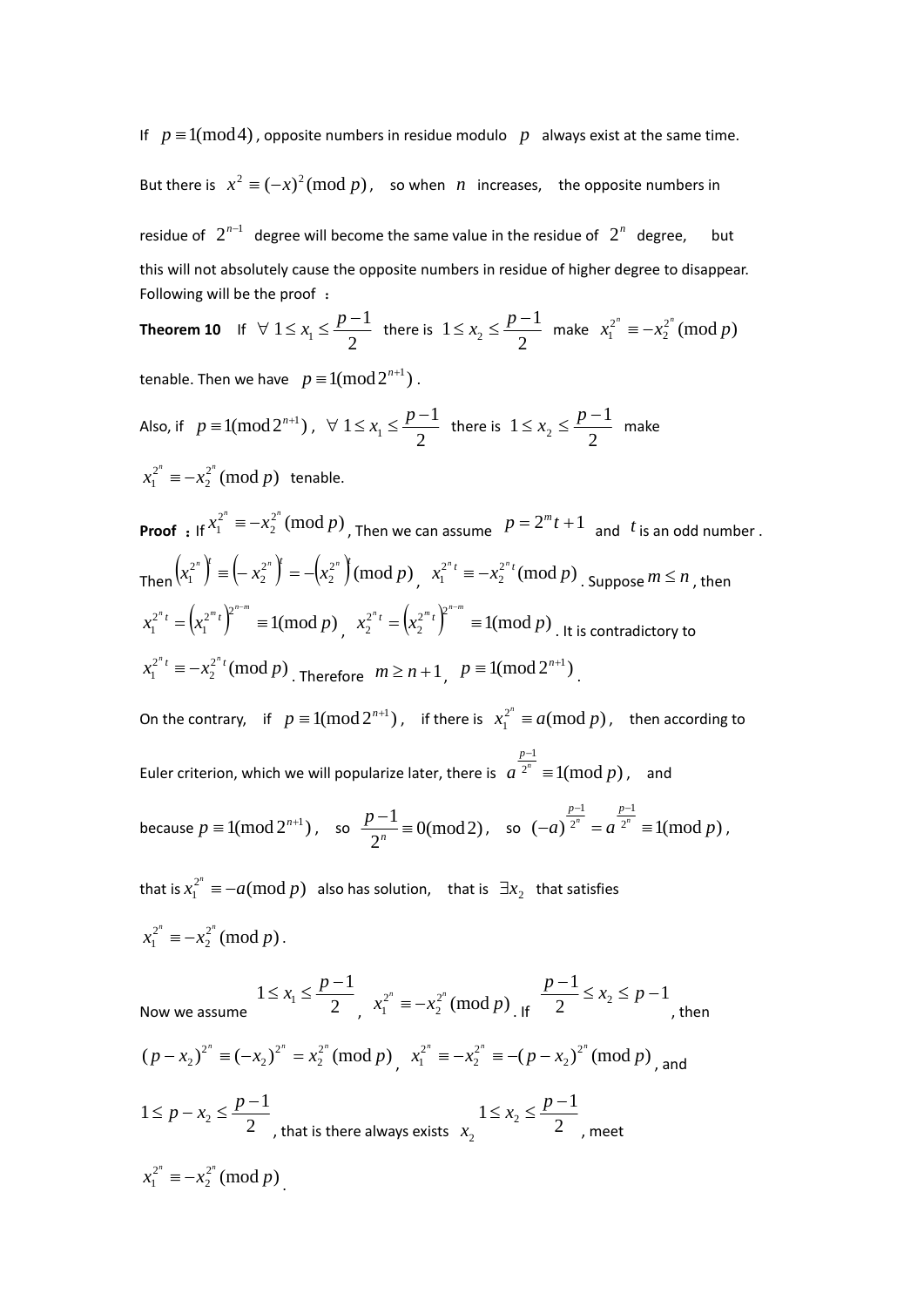Proof is finished.

## **2. 3** If  $k$  is  $q^n$  (q is an odd prime)

Similar to the discussion about  $k = 2<sup>n</sup>$  above, we can conclude some properties when  $k = q^n$ . The properties have some differences when the index is odd or even. The condition when  $n = 1, k = q^n$  has been discussed in 1. 1. Here we always postulate  $n \ge 2$ .

**Theorem 11** If 
$$
p \neq 1 \pmod{q}
$$
, then  $\left(\frac{a}{p}\right)_{q^n} = 1$ .

**Proof** : If  $p \neq 1 \pmod{q}$ , according to theorem **1. 3. 1**(**1**), residue of *q* degree modulo  $p$  equal complete residue system modulo  $\,\,p$  ,  $\,\,$  and residue of  $\,\,q^2\,\,$  degree modulo  $p$  equal residue of  $\ q^2$  degree of  $\ r$ esidue of  $\ q^2$  degree modulo  $\ p$  , that is residue of *q* degree of complete residue system modulo, it is still complete residue system modulo  $p$ . By conduction, we can know that residue of  $q^n$  degree modulo  $p$  equal complete

residue system modulo p. That is  $\left|\frac{a}{n}\right| = \left|\frac{a}{n}\right| = 1$ ⎠  $\setminus$  $\vert$  $\int_{a^n} = \left($ ⎠  $\setminus$  $\vert$ ⎝  $\big($  $q^n$   $(p)$ <sub>q</sub> *a p a n*

**Theorem 12** If  $p \equiv 1 \text{(mod } q^n)$  but  $p \not\equiv 1 \text{(mod } q^{n+1})$ , if  $m \ge n$ , there is  $_{q^m}$   $\left(\,p\,\right)_{q^n}$ *a p a*  $\sqrt{2}$ ⎠  $\setminus$  $\parallel$  $\int_{a^m} = \left($ ⎠ ⎞  $\parallel$ ⎝  $\left(\begin{array}{c} a \\ - \end{array}\right) = \left(\begin{array}{c} a \\ - \end{array}\right)$ .

**Proof** : If  $p \equiv 1(\text{mod } q^n)$  but  $p \not\equiv 1(\text{mod } q^{n+1})$ , if  $x_1, x_2$  satisfy  $x_1^{q^n} \not\equiv x_2^{q^n} (\text{mod } p)$  $\int x_1^{q^{n+1}} \equiv x_2^{q^{n+1}} \pmod{p}$ , that is  $\left( x_1^{q^n} \right)^q \equiv \left( x_2^{q^n} \right)^q \pmod{p}$ , assume  $x_1^{q^n} \equiv ax_2^{q^n} \pmod{p}$ , because  $x_1^{q^n} \not\equiv x_2^{q^n} \pmod{p}$ , so  $a \not\equiv 1 \pmod{p}$ , then  $\left(x_1^{q^n}\right)^{\!\!q}\equiv\!\left(ax_2^{q^n}\right)^{\!\!q}=a^q\!\left(x_2^{q^n}\right)^{\!\!q}(\text{mod}~p)$  , and because  $\left(x_1^{q^n}\right)^{\!\!q}\equiv\!\left(x_2^{q^n}\right)^{\!\!q}(\text{mod}~p)$  , so  $a^q \equiv 1 \pmod{p}$ , in the same way, assume  $x_2^{q^n} \equiv bx_1^{q^n} \pmod{p}$ , there is  $b^q \equiv 1 \pmod{p}$ , also, there is  $(a^m)^q \equiv 1 \pmod{p}$ ,  $(b^m)^q \equiv 1 \pmod{p}$ , here  $m \in N$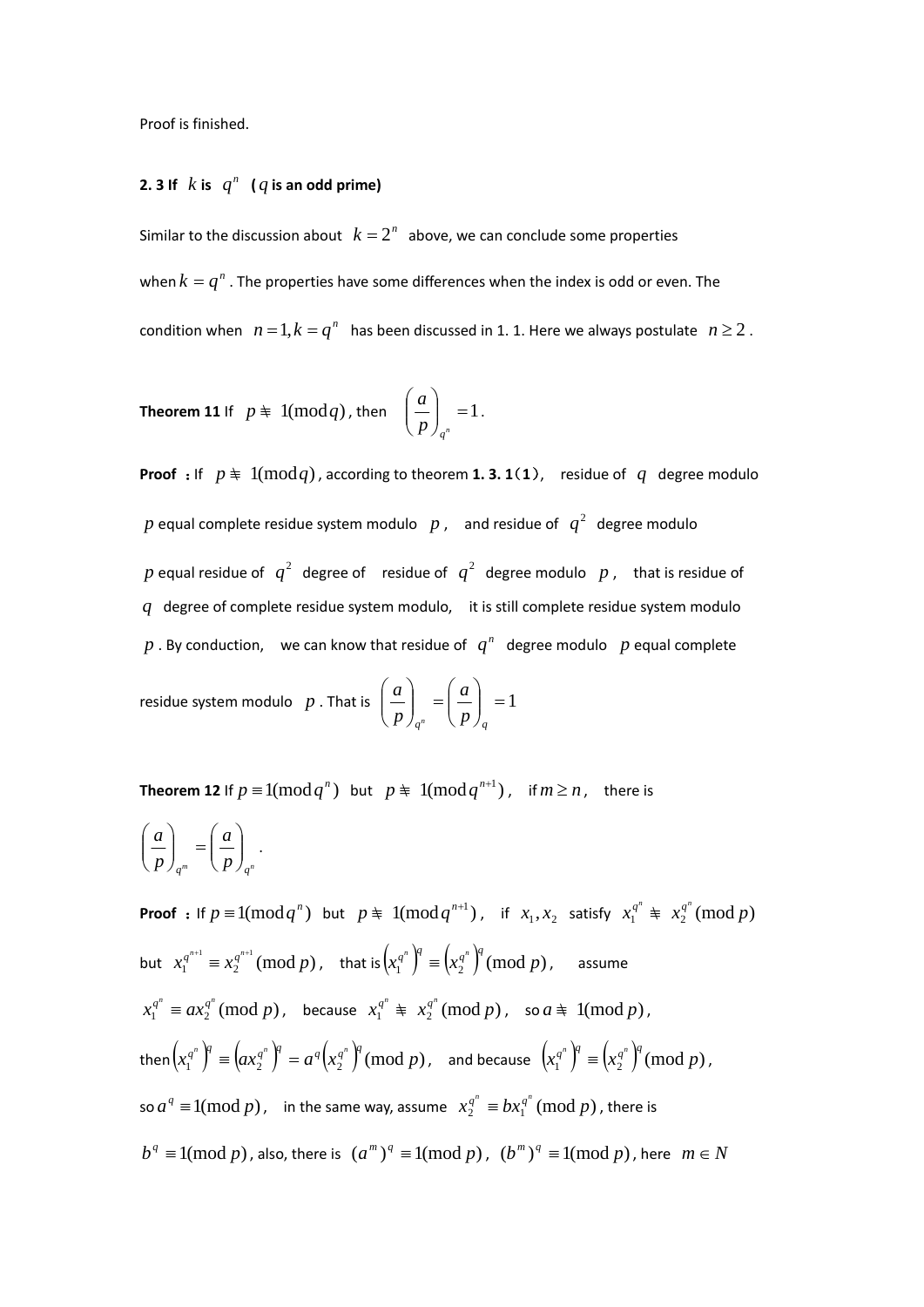and  $1 \le m \le q-1$ , among  $a^m, b^m$  there are at least  $q-1$  numbers aren't congruent to each other, thus, to  $\forall a$ , there is  $a^q \equiv 1 \pmod{p}$ . But here  $x_1^{q^n} \equiv 1 \equiv x_2^{q^n} \pmod{p}$ , it's a  $\text{contradixtion, thus } \left(x_1^{q^n}\right)^q \equiv \left(x_2^{q^n}\right)^q \left(\text{mod } p\right).$ 

In residue of  $q^n$  degree, the numbers that aren't congruent to each other are still not congruent to each other after multiply itself *q* times. Hence, the theorem is tenable.

## **2. 4 If** *k* **is a positive integer which is not smaller than 2**

Now we popularize  $k$  to a positive integer that is not smaller than 2. Assume  $k = \prod_{i=1}$ *n i m*  $k = \prod p_i^m$ 1 ,

it is easy to know that the necessary condition of  $\begin{vmatrix} a \\ n \end{vmatrix} = 1$ ⎠ ⎞  $\parallel$ ⎝  $\big($ *<sup>k</sup> p*  $\left(\frac{a}{i}\right)$  = 1 is to  $\forall i \in [1, n]$  and  $i \in \mathbb{Z}$ ,

$$
\left(\frac{a}{p}\right)_{p_i^{m_i}} = 1. \text{ Otherwise, if } \left(\frac{a}{p}\right)_{p_j^{m_j}} = -1, \text{ that is}
$$

 $x^{p_j^{m_j}} \equiv a \pmod{p}$  has no solutions, then  $x^k = (x^q)^{p_j^{m_j}} \equiv a \pmod{p}$  also has no solution.

Here 
$$
q = \frac{\prod_{i=1}^{n} p_i^{m_i}}{p_j^{m_j}}.
$$

Next we will proof that it is also its sufficient condition. **Theorem 13** The sufficient and necessary condition of

$$
\left(\frac{a}{p}\right)_k = 1 \text{ is to } \forall i \in [1, n] \text{ and } i \in \mathbb{Z}, \quad \left(\frac{a}{p}\right)_{p_i^{m_i}} = 1.
$$

**Proof** : The necessarity has already been proved. Now we will proof the sufficiency. First we need to proof a lemma.

**Lemma** If 
$$
\left(\frac{a}{p}\right)_{k_1} = 1
$$
,  $\left(\frac{a}{p}\right)_{k_2} = 1$ , that is  $x^{k_1} \equiv a \pmod{p}$ ,  $x^{k_2} \equiv a \pmod{p}$  all

have solution, and  $(k_1, k_2) = 1$ . Then  $\left| \frac{a}{n} \right|$  = 1  $\frac{1}{2}$  $\vert \vert$  = ⎠ ⎞  $\parallel$ ⎝  $\big($  $p\int_{k_1k}$  $\left\{ \begin{array}{ll} a \ d \end{array} \right\} \quad = 1$  , that is  $\quad x^{k_1 k_2} \equiv a (\text{mod } p) \;$  also has

solution.

**Proof** : If  $(k_1, k_2) = 1$  **iii**,  $mk_1 + nk_2 = 1$  must have solution, we can assume they are  $m_1, m_2$ , and  $s = \alpha(p-1) + m_1$ ,  $t = \beta(p-1) + n_1$ , here  $\alpha, \beta$  are positive integers